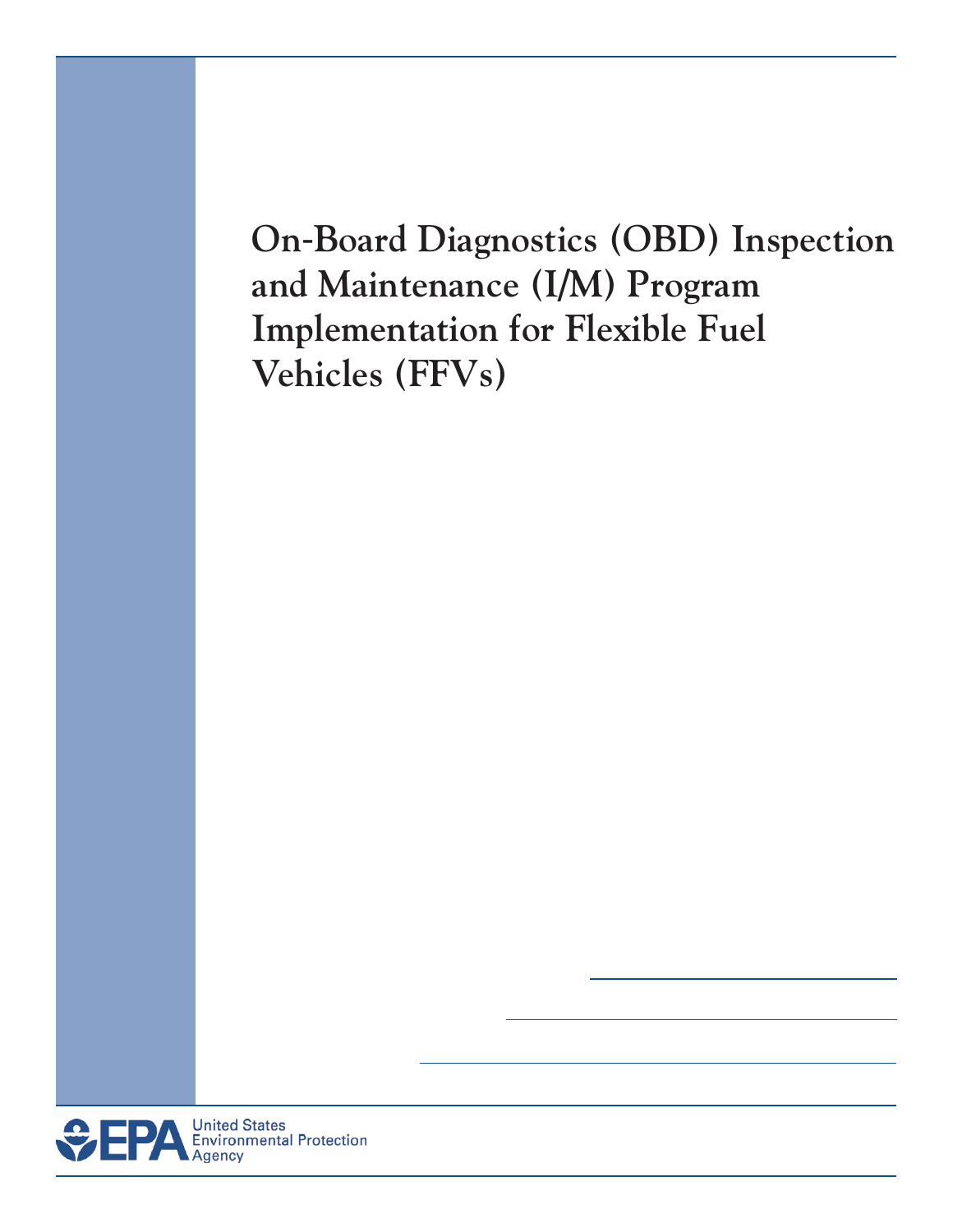# **On**-**Board Diagnostics (OBD) Inspection and Maintenance (I/M) Program Implementation for Flexible Fuel Vehicles (FFVs)**

Compliance and Innovative Strategies Division Office of Transportation and Air Quality U.S. Environmental Protection Agency



EPA-420-B-07-022 May 2007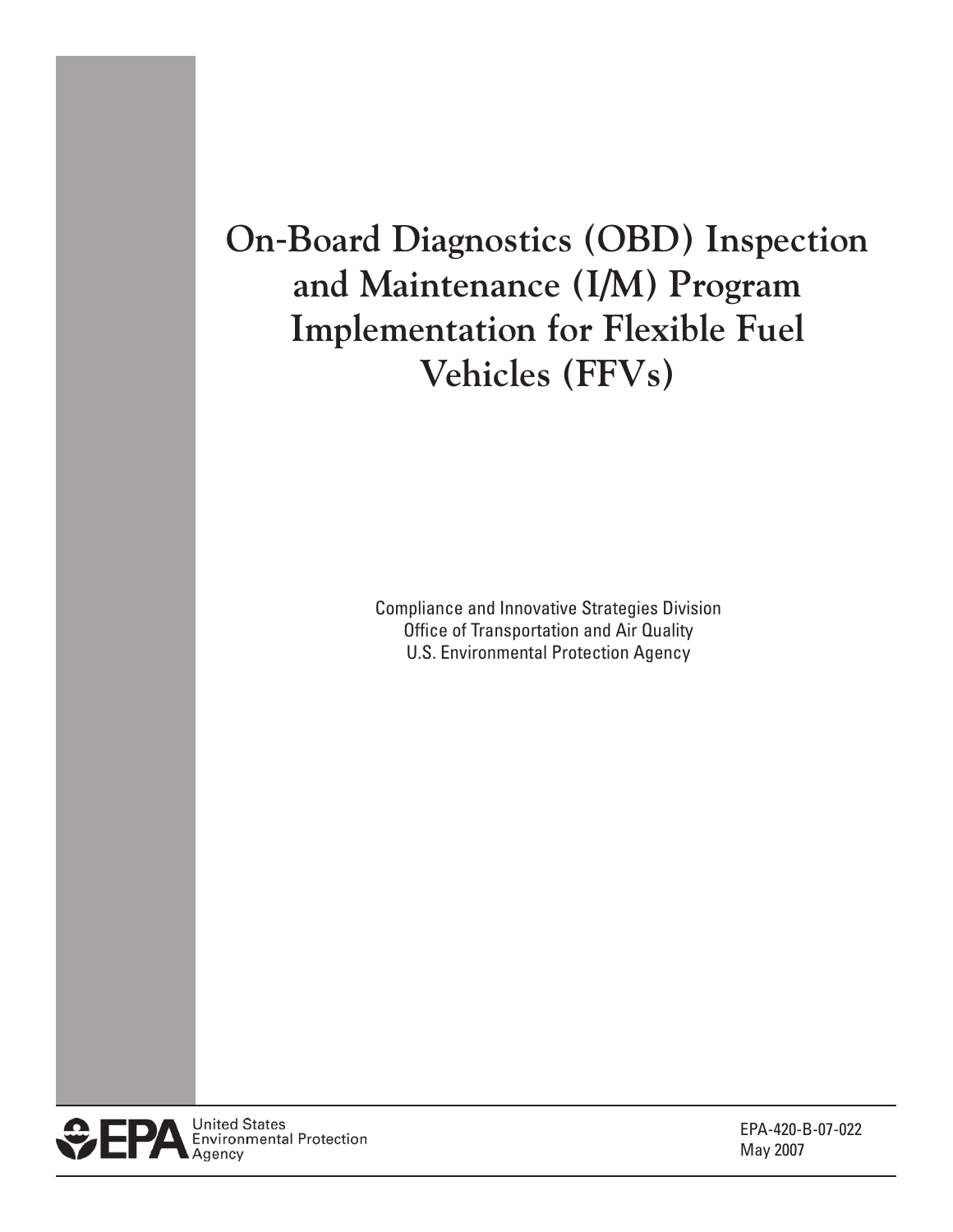## **On-Board Diagnostics (OBD) Inspection and Maintenance (I/M) Program Implementation For Flexible Fuel Vehicles (FFVs)**

May 29, 2007

*Developed by:* 

*United States Environmental Protection Agency (U.S. EPA)* 

Arvon L. Mitcham Program Manager/Engineer Certification and Innovative Strategies Division Office of Transportation and Air Quality United States Environmental Protection Agency

*Automobile Manufacturers* 

Frank Krich Daimler Chrysler Corporation

Andre Welch Ford Motor Company

Chris Brown General Motors Corporation

Jeffery A. Marsee Isuzu Motors America David Robertson Mazda North American Operations

Eric Schneider Daimler Chrysler A.G.

Farrukh Khan Nissan Motor Company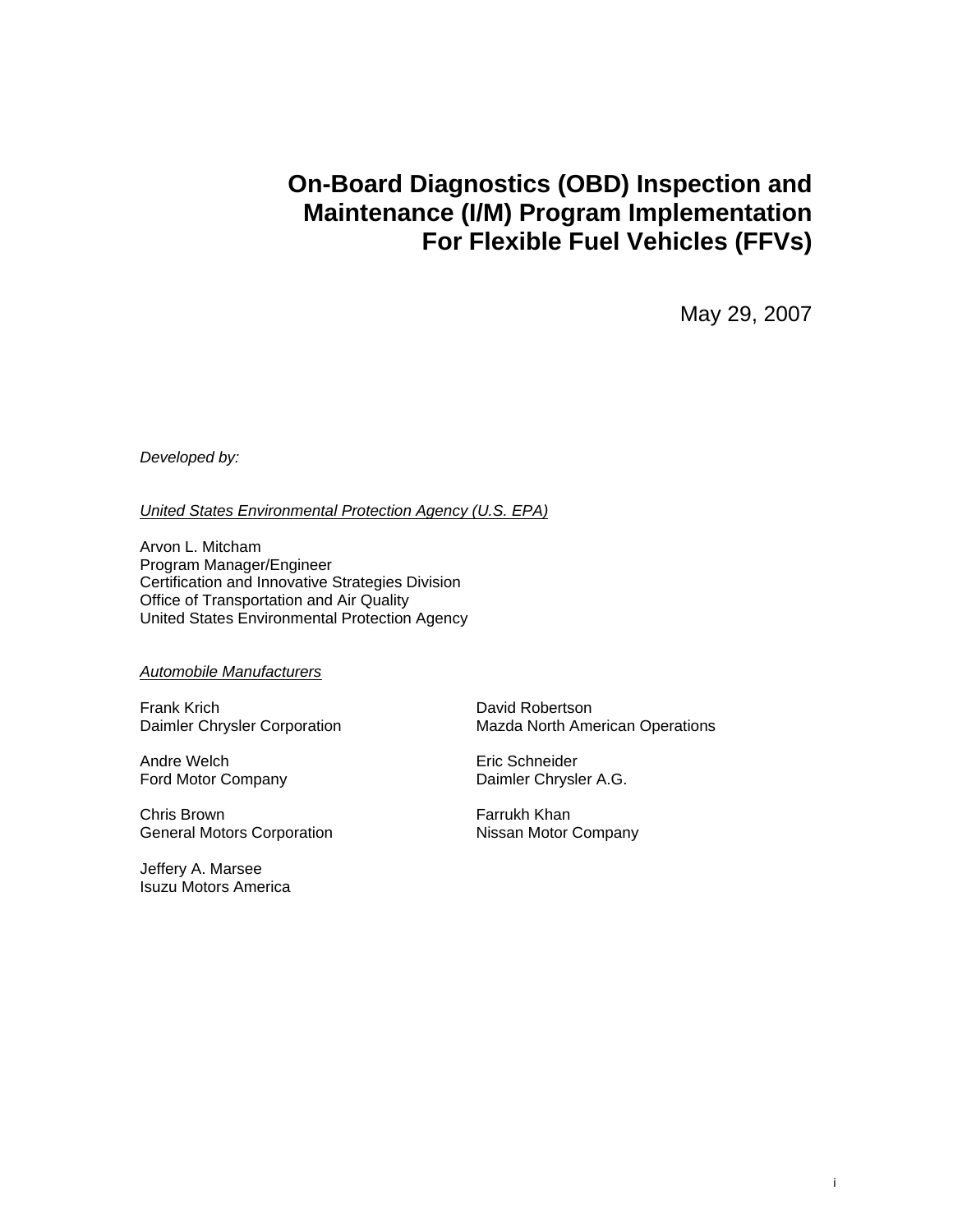#### **BACKGROUND**

The purpose of this document is to provide additional information on the inspection process of alternative fueled vehicles equipped with On-Board Diagnostic (OBD) systems. Specifically, this document provides additional technical information and impacts on the OBD system monitoring capability when flexible fuel vehicles (FFVs) are operated using alternative fuel. Also, it will assist Inspection and Maintenance (I/M) Programs in implementing OBD system checks and educating owners of FFVs.

Alternative fuel vehicles are vehicles that are designed to operate on fuels such as compressed natural gas (CNG), liquid petroleum gas (LPG), ethanol-based and methanol-based fuels in lieu of or in conjunction with traditional petroleum-based fuels (e.g. gasoline or diesel fuel) and can be divided into three categories. Dedicated alternate fuel vehicles operate solely on an alternative fuel. Bi-fuel vehicles can operate on two different fuel types (e.g., a petroleum-based fuel and an alternative fuel) but store the fuels in separate tanks allowing manual switching between fuels. FFVs can also operate on two different fuel types but allow the fuels to mix or blend in a single fuel tank.

For FFVs, the engine system typically monitors the fuel content in the fuel tank to determine the level of alternative fuel versus petroleum-based fuel, and adjust the vehicle/engine calibrations accordingly. Currently, ethanol has been the alternate fuel of choice for FFVs with fuel contents ranging from E0 (0% ethanol, 100% unleaded gasoline) up to E85 (85% ethanol, 10% unleaded gasoline) but this is subject to change due to continued alternative energy research.

On-Board Diagnostics (OBD) systems have been implemented on light-duty vehicles and trucks equipped with Otto-cycle, diesel-cycle and alternative fuel engines since the 1996 model year. The OBD system monitors many emission control and emission-related powertrain components and the vehicle must be operated under specific conditions to enable this monitoring. As a result, state programs that typically required inspection of tailpipe emissions are now relying and implementing diagnostic checks of OBD systems in lieu of tailpipe emissions inspections.

For alternative fuel vehicles, there were earlier concerns during OBD implementation regarding OBD system monitoring capability during alternative fuel operation. These concerns necessitated additional OBD monitoring flexibilities during alternative fuel operation to eliminate the potential of false illumination of malfunction indicator lamp (MIL, "check engine" or "service engine soon" light). Therefore, Federal OBD regulations in 40 CFR 86.1806-05 allowed manufacturers of alternate fuel vehicles to request waivers from OBD monitoring during alternate fuel operation until the 2004 model year (MY). In particular, FFVs are of greater concern since there is no clear indication of a switch from a petroleum-based fuel to an alternative fuel. As a result, the OBD system for FFVs may operate differently from other vehicles including revised OBD system capability and engine calibration when the level of alternative fuel, specifically ethanol, is increased. This is further complicated if the vehicle is operated for an extended period of time or solely on ethanol prior to a state inspection of the OBD system.

This document attempts to outline the universe of certified FFVs, clarify the OBD system capabilities of these vehicles when operated on alternative fuel, and provide recommended procedures to enable proper OBD I/M inspection of FFVs that may have a reduced level of OBD system capability during alternative fuel operation.

The U.S. EPA has coordinated with the automotive industry to develop this list document. The document is separated by manufacturer and by ascending model year starting with MY1996, the first year that full OBD compliance was required, and ending with MY2007 (in some cases MY2008 information was provided and is included, where available). However, it should be noted that all MY2005 and beyond light-duty alternative fuel vehicles are required to have full OBD monitoring capabilities during gasoline and alternative fuel operation since the OBD monitoring flexibilities during alternate fuel operation have been removed. Therefore, MY2005 and beyond FFVs should be fully functional with any fuel type or blend.

If you discover that the information in this document is incorrect or there is information missing, please contact the author, Arvon L. Mitcham, at the information provided on the last page of this document.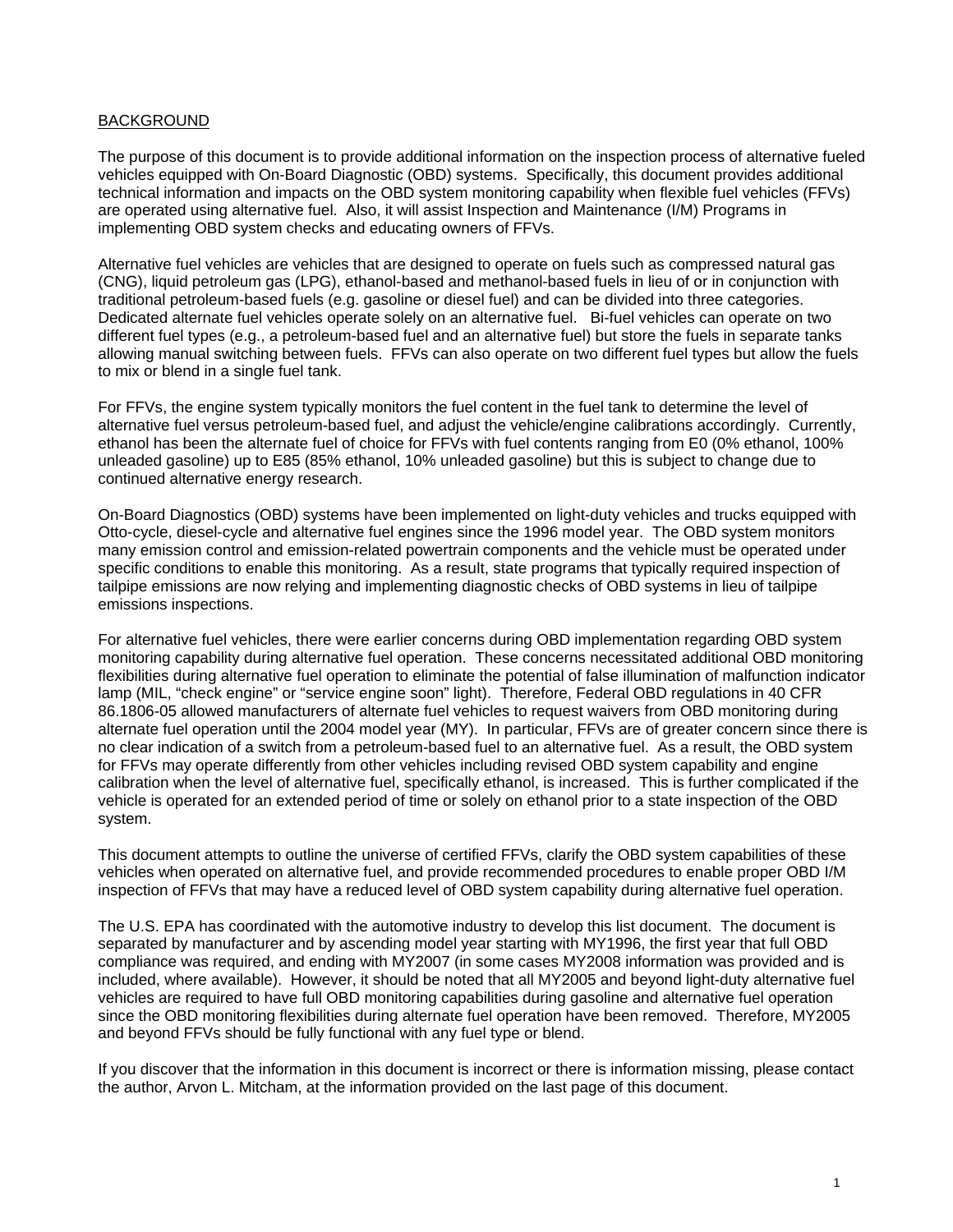## **Manufacturer Section**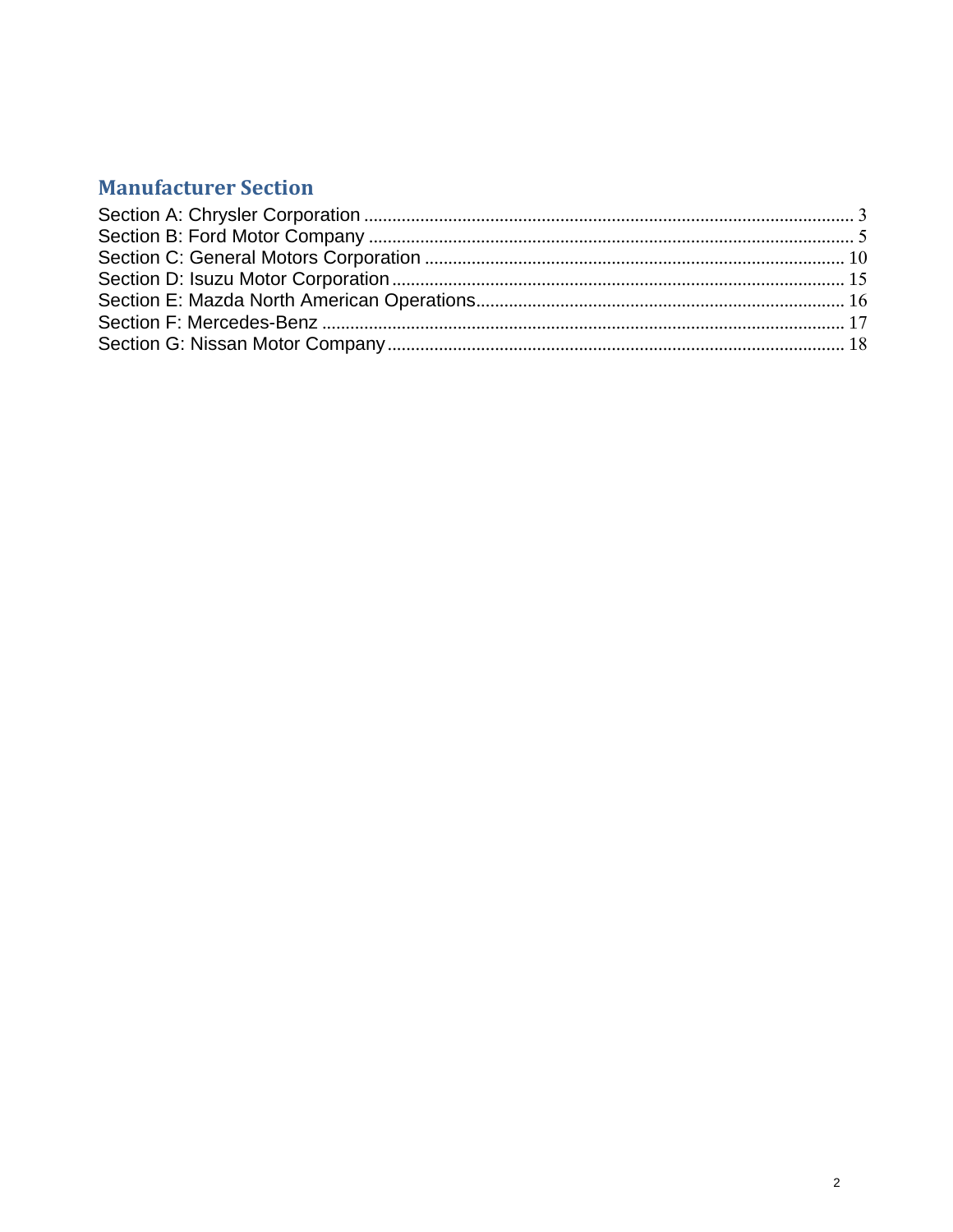| <b>Section A: Chrysler Corporation</b> |                                                                                          |                                                                   |                                                         |                                                                                                                                                                                    |
|----------------------------------------|------------------------------------------------------------------------------------------|-------------------------------------------------------------------|---------------------------------------------------------|------------------------------------------------------------------------------------------------------------------------------------------------------------------------------------|
| <b>Model Year</b>                      | <b>Model</b>                                                                             | <b>Displacement &amp; Engine Type /</b><br><b>Ethanol Content</b> | <b>Engine Family / Test</b><br><b>Group</b><br>(VIN ID) | <b>Comments</b>                                                                                                                                                                    |
| 1996-1997                              | No FFVs produced during these model years.                                               |                                                                   |                                                         |                                                                                                                                                                                    |
| 1998                                   | Chrysler Caravan and Town and<br>Country / Dodge Caravan /<br>Plymouth Voyager           |                                                                   | WCRXT03.32BP<br>(VIN $8^{th}$ digit: G)                 | All monitors disabled for operation<br>>E30 and ethanol fuel content<br>learning.<br>Desensitized system monitors:                                                                 |
| 1999                                   | Chrysler Town and Country /<br>Dodge Caravan / Plymouth<br>Voyager                       |                                                                   | XCRXT03.32BP<br>(VIN $8^{th}$ digit: G)                 | - fuel system rail check only for<br>>E30<br>- fuel system rich for >E50;<br>- fuel system lean and misfire for<br>E0-E10 and coolant temp > 230<br>deg. F;<br>- purge flow check. |
| 2000                                   | Chrysler Caravan, Voyager, and<br>Town and Country / Dodge<br>Caravan / Plymouth Voyager | 3.3L V-6 / (E85)                                                  | YCRXT03.32BP<br>(VIN $8^{th}$ digit: G)                 | Re-enablement procedure: $five(5)$ fuel add events <sup>1</sup> of gasoline<br>followed by two engine cold<br>starts $^{2}$ .                                                      |
| 2001                                   | Chrysler Caravan, Voyager and<br>Town and Country / Dodge<br>Caravan                     |                                                                   | 1CRXT03.32DP<br>1CRXT03.32DT<br>(VIN $8^{th}$ digit: 3) | No monitors disabled for alternate<br>fuel operation.                                                                                                                              |
| 2002                                   | Chrysler Caravan, Voyager and<br>Town and Country / Dodge<br>Caravan                     |                                                                   | 2CRXT03.32DP<br>(VIN $8^{th}$ digit: 3)                 | Desensitized system monitors:<br>- evaporative leak check for >E30;<br>- fuel System Rich for >E50;<br>- purge flow check.                                                         |
|                                        | Dodge Stratus / Chrysler Sebring<br>Convertible/Sedan                                    | 2.7L V-6 / (E10 and E85)                                          | 3CRXV02.7VDP<br>(VIN $8^{th}$ digit: T)                 | Re-enablement procedure: five (5)                                                                                                                                                  |
| 2003                                   | Chrysler Caravan, Voyager and<br>Town and Country / Dodge<br>Caravan                     | 3.3L V-6 / (E85)                                                  | 3CRXT03.32DP<br>3CRXT03.32DR<br>$(VIN 8th$ digit: 3)    | fuel add events <sup>1</sup> of gasoline<br>followed by two engine cold<br>starts $2$ .                                                                                            |

<span id="page-5-1"></span> $1$  A fuel add event is defined by an increase in fuel tank level of at least five (5) gallons.

<span id="page-5-2"></span><span id="page-5-0"></span><sup>&</sup>lt;sup>2</sup> Engine cold start occurs with engine coolant temperature between 40 & 95°F and within 12°F of ambient temperature.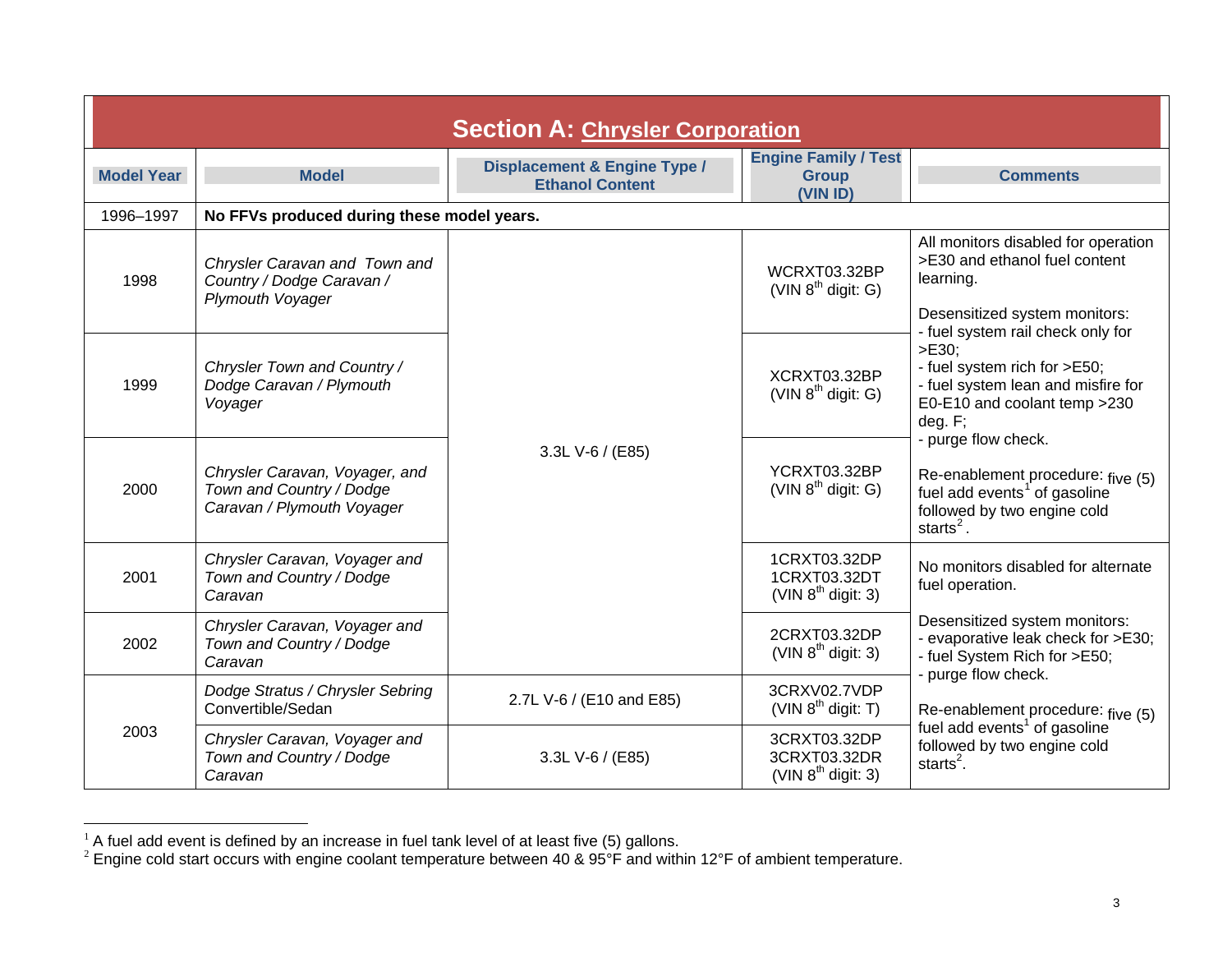|                   | Section A: Chrysler Corporation (cont.)                                  |                                                                   |                                                         |                                          |
|-------------------|--------------------------------------------------------------------------|-------------------------------------------------------------------|---------------------------------------------------------|------------------------------------------|
| <b>Model Year</b> | <b>Model</b>                                                             | <b>Displacement &amp; Engine Type /</b><br><b>Ethanol Content</b> | <b>Engine Family / Test</b><br><b>Group</b><br>(VIN ID) | <b>Comments</b>                          |
| 2004              | Dodge Stratus / Chrysler Sebring<br>Convertible/Sedan                    | 2.7L V-6 / (E10 and E85)                                          | 4CRXV02.7VHP<br>$(VIN 8th$ digit: T)                    |                                          |
|                   | Dodge Ram 1500 Pick-Up<br>2-wheel and 4-wheel drive                      | 4.7L V-8 / (E85)                                                  | 4CRXT04.75TP<br>(VIN $8^{th}$ digit: P)                 |                                          |
|                   | Dodge Stratus / Chrysler Sebring<br>Sedan                                | 2.7L V-6 / (E85)                                                  | 5CRXV02.7VHP<br>(VIN $8^{th}$ digit: T)                 |                                          |
| 2005              | Chrysler Town and Country /<br>Dodge Caravan                             | 3.3L V-6 / (E85)                                                  | 5CRXT03.32NP<br>(VIN $8^{th}$ digit: E)                 |                                          |
|                   | Dodge Ram 1500 Pick-Up<br>2-wheel and 4-wheel drive                      | 4.7L V-8 / (E85)                                                  | 5CRXT04.75SP<br>$(VIN 8th$ digit: P)                    |                                          |
|                   | Dodge Stratus / Chrysler Sebring<br>Sedan                                | 2.7L V-6 / (E85)                                                  | 6CRXV02.7VHP<br>$(VIN 8th$ digit: T)                    | OBD II monitors fully functional         |
| 2006              | Dodge Caravan                                                            | 3.3L V-6 / (E85)                                                  | 6CRXT03.32NP<br>$(VIN 8th$ digit: E)                    | and compliant on all FFV fuel<br>blends. |
|                   | Dodge Durango / Ram 1500 Pick-<br>Up<br>2-wheel and 4-wheel drive        | 4.7L V-8 / (E85)                                                  | 6CRXT04.75SP<br>(VIN $8^{th}$ digit: P)                 |                                          |
|                   | <b>Chrysler Sebring</b><br>Sedan                                         | 2.7L V-6 / (E85)                                                  | 7CRXV02.7MHP<br>(VIN $8^{th}$ digit: $n/a$ )            |                                          |
| 2007              | Dodge Caravan                                                            | 3.3L V-6 / (E85)                                                  | 7CRXT03.3NHP<br>(VIN $8^{th}$ digit: E)                 |                                          |
|                   | Jeep Commander and Grand<br>Cherokee<br>2-wheel and 4-wheel drive        | 4.7L V-8 / (E85)                                                  | 7CRXT04.7PSP<br>$(VIN 8th$ digit: P)                    |                                          |
|                   | Dodge Dakota / Mitsubishi Raider<br>Pick-Up<br>2-wheel and 4-wheel drive |                                                                   | 7CRXT04.7PJP<br>(VIN $8^{th}$ digit: P)                 |                                          |

\*Note: DaimlerChrysler Corporation may not designate FFV in the VIN ID for future model years.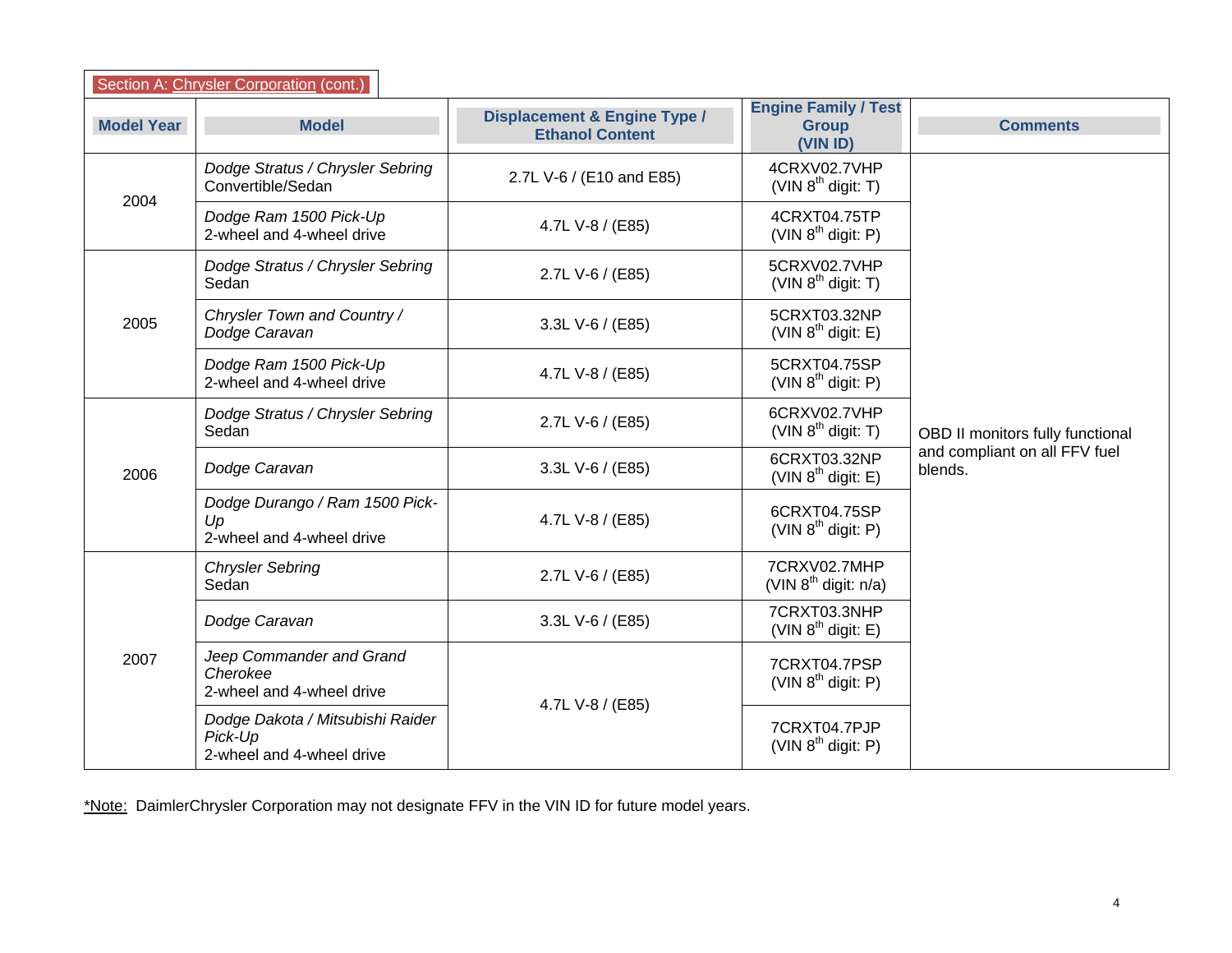<span id="page-7-1"></span><span id="page-7-0"></span>

| <b>Section B: Ford Motor Company</b> |                             |                                                                   |                                                                                    |                                                                                                                                                                                                                                              |
|--------------------------------------|-----------------------------|-------------------------------------------------------------------|------------------------------------------------------------------------------------|----------------------------------------------------------------------------------------------------------------------------------------------------------------------------------------------------------------------------------------------|
| <b>Model Year</b>                    | <b>Model</b>                | <b>Displacement &amp; Engine Type /</b><br><b>Ethanol Content</b> | <b>Engine Family / Test</b><br><b>Group</b><br>(Sales Area)<br>(VIN ID)            | <b>Comments</b>                                                                                                                                                                                                                              |
|                                      |                             | 3.0L V-6 (E85)                                                    | TFM3.0V8NFGK<br>(Federal)<br>(VIN $8^{th}$ digit: 2)                               |                                                                                                                                                                                                                                              |
| 1996                                 | <b>Ford Taurus</b><br>Sedan | 3.0L V-6 (Methanol M85)                                           | TFM3.0V8FFEK<br>(Federal)<br>TFM3.0V8F2EK<br>(CA.)<br>(VIN $8^{th}$ digit: 1)      |                                                                                                                                                                                                                                              |
| <b>Ford Taurus</b><br>1997<br>Sedan  |                             | 3.0L V-6 (E85)                                                    | <b>VFM3.0V8NKGK (50-</b><br>state: Federal and<br>CA.<br>(VIN $8^{th}$ digit: 2)   | System monitors disabled on both<br>gasoline and flex fuel operation:<br>catalyst, misfire, evaporative<br>leak/purge check, oxygen sensor,<br>fuel system.<br>I/M readiness bits for disabled<br>monitors will always be set to<br>"ready." |
|                                      |                             | 3.0L V-6 (Methanol M85)                                           | VFM3.0V8FKEK<br>(Federal)<br>VFM3.0V8F2EK<br>(CA.)<br>$(VIN 8th$ digit: 1)         |                                                                                                                                                                                                                                              |
| 1998                                 | <b>Ford Taurus</b><br>Sedan | 3.0L V-6 (E85)                                                    | WFMXV03.0AEA<br>$(50 - state)$<br>$(VIN 8th$ digit: 2)                             |                                                                                                                                                                                                                                              |
|                                      |                             | 3.0L V-6 (Methanol M85)                                           | WFMXV03.0BMA<br>$(50 - state)$<br>WFMXV03.0AMA<br>(CA.)<br>(VIN $8^{th}$ digit: 1) |                                                                                                                                                                                                                                              |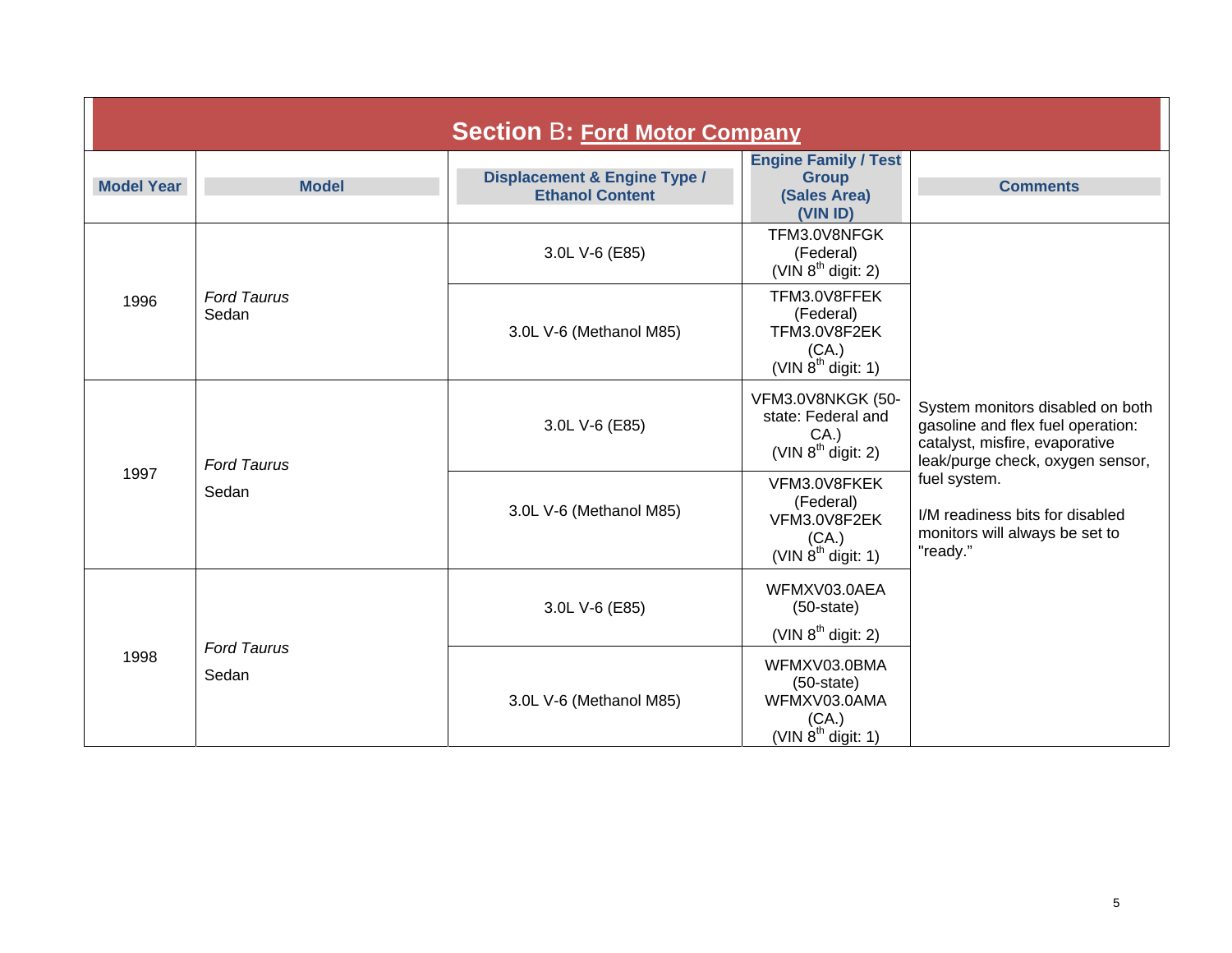|                   | Section B: Ford Motor Company (cont.)                |                                                                   |                                                                                     |                                                                                                                                                      |
|-------------------|------------------------------------------------------|-------------------------------------------------------------------|-------------------------------------------------------------------------------------|------------------------------------------------------------------------------------------------------------------------------------------------------|
| <b>Model Year</b> | <b>Model</b>                                         | <b>Displacement &amp; Engine Type /</b><br><b>Ethanol Content</b> | <b>Engine Family / Test</b><br><b>Group</b><br>(VIN ID)                             | <b>Comments</b>                                                                                                                                      |
| 1999              | <b>Ford Taurus</b><br>Sedan                          |                                                                   | XFMXV03.0VDC (50-<br>state)<br>(VIN $8th$ digit: 2)                                 |                                                                                                                                                      |
|                   | <b>Ford Ranger</b><br>2-wheel drive                  | 3.0L V-6 (E85)                                                    | XFMXT03.01BA<br>(Federal)<br>XFMXT03.01DC<br>(CA.)<br>(VIN $8^{th}$ digit: V)       | System monitors disabled on both<br>gasoline and flex fuel operation:<br>catalyst, misfire, evaporative<br>leak/purge check, oxygen sensor,          |
|                   | <b>Ford Ranger</b><br>4-wheel drive                  |                                                                   | XFMXT03.02BB<br>(Federal)<br>XFMXT03.02DC<br>(CA.)<br>(VIN $8^{th}$ digit: V)       | fuel system.<br>I/M readiness bits for disabled<br>monitors will always be set to<br>"ready."                                                        |
| 2000              | <b>Ford Taurus</b><br>Sedan/Wagon                    |                                                                   | YFMXV03.0VF9<br>$(50 - state)$<br>(VIN $8th$ digit: 2)                              |                                                                                                                                                      |
|                   | <b>Ford Ranger</b><br>2-wheel drive                  |                                                                   | YFMXT03.01D5 (50-<br>state)<br>YFMXT03.01BA<br>(Federal)<br>(VIN $8^{th}$ digit: V) | System monitors disabled for<br>operation >E10 blends: catalyst,<br>misfire, evaporative leak/purge<br>check.                                        |
|                   | <b>Ford Ranger</b><br>4-wheel drive                  |                                                                   | YFMXT03.02D5 (50-<br>state)<br>YFMXT03.02BB<br>(Federal)<br>(VIN $8^{th}$ digit: V) | I/M readiness bits for monitors<br>disabled above will always be set<br>to "ready" during flex-fuel<br>operation.<br>procedure needed when switching |
|                   | <b>Ford Explorer Postal Version</b><br>4-wheel drive | 4.0L V-6 (E85)                                                    | YFMXT04.02D5<br>(Federal)<br>(VIN $8^{th}$ digit: K)                                | from flex-fuel to gasoline<br>operation.                                                                                                             |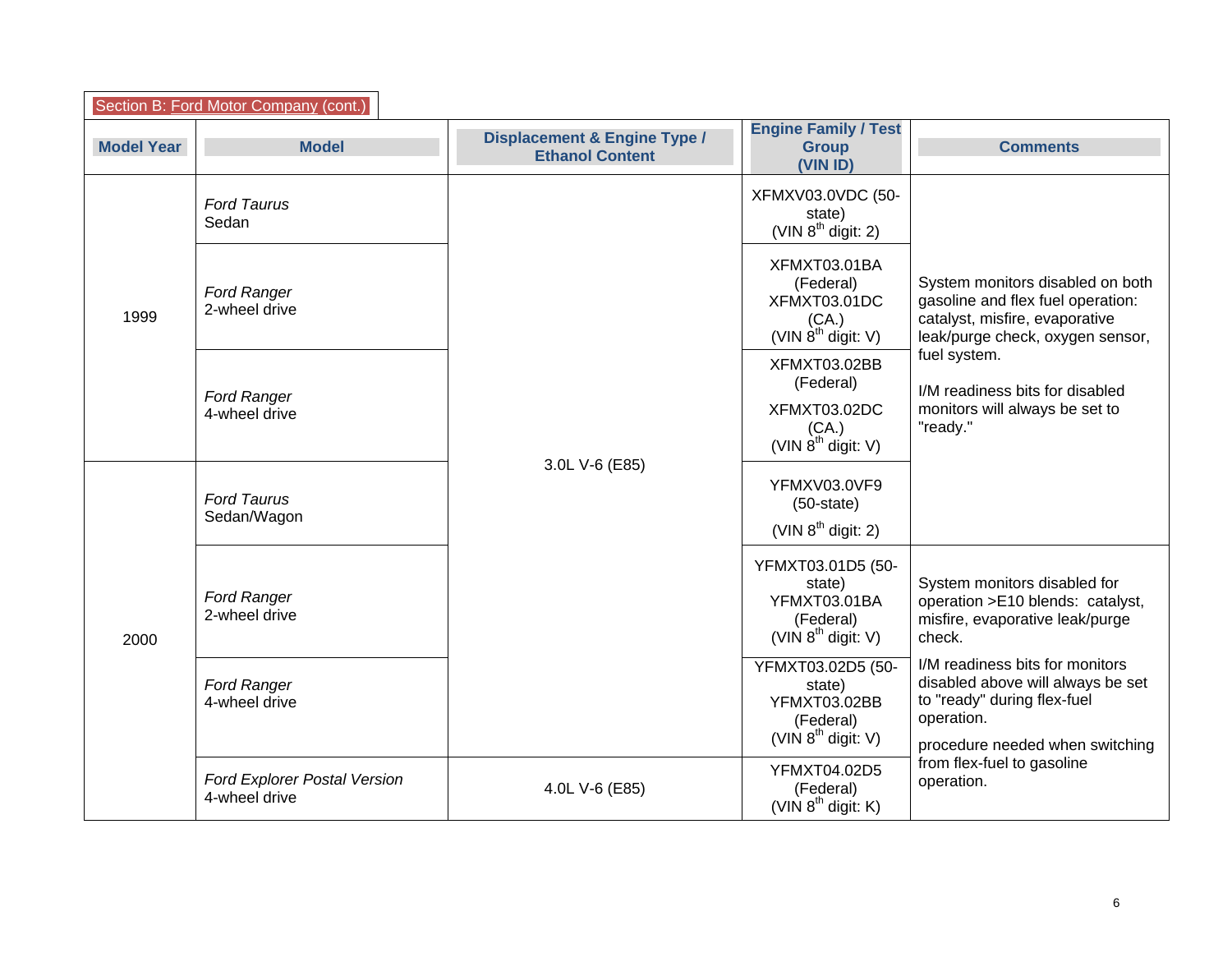| Section B: Ford Motor Company (cont.) |                                                                    |                                                                   |                                                                 |                                                                                                                                                                                                                                                                                                                                      |
|---------------------------------------|--------------------------------------------------------------------|-------------------------------------------------------------------|-----------------------------------------------------------------|--------------------------------------------------------------------------------------------------------------------------------------------------------------------------------------------------------------------------------------------------------------------------------------------------------------------------------------|
| <b>Model Year</b>                     | <b>Model</b>                                                       | <b>Displacement &amp; Engine Type /</b><br><b>Ethanol Content</b> | <b>Engine Family / Test</b><br><b>Group</b><br>(VIN ID)         | <b>Comments</b>                                                                                                                                                                                                                                                                                                                      |
| 2001                                  | Ford Taurus/Mercury Sable<br>Sedan/Wagon                           |                                                                   | 1FMXV03.0VF9<br>$(50 - state)$<br>(VIN $8^{th}$ digit: 2)       | Desensitized evaporative<br>leak/purge check monitor<br>implemented to detect 0.040" leak<br>for operation >E75 blends.                                                                                                                                                                                                              |
|                                       | <b>Ford Ranger</b><br>2-wheel drive                                | 3.0L V-6 (E85)                                                    | 1FMXT03.02F6<br>$(50 - state)$<br>(VIN $8^{th}$ digit: V)       | Monitors disabled for operation<br>>E10 blends: catalyst.<br>Desensitized evaporative<br>leak/purge check monitor<br>implemented to detect gross leak<br>for operation >E75 blends (monitor<br>fully compliant up to E75 blends).                                                                                                    |
|                                       | Ford Explorer Sport/Sport Trac/<br>Postal Version<br>4-wheel drive | 4.0L V-6 (E85)                                                    | 1FMXT04.02F6<br>$(50 - state)$<br>(VIN $8^{th}$ digit: K)       | I/M readiness bits for monitors<br>disabled above will always be set<br>to "ready" during flex-fuel<br>operation.<br>No OBD monitor re-enablement<br>procedure needed when switching<br>from flex-fuel to gasoline<br>operation.                                                                                                     |
| 2002                                  | <b>Ford Ranger</b><br>2-wheel drive                                | 3.0L V-6 (E85)                                                    | 2FMXT03.02F6<br>$(50 \text{ State})$<br>(VIN $8^{th}$ digit: V) | Monitors Disabled for operation<br>>E10 blends: catalyst.<br>Desensitized evaporative<br>leak/purge check monitor to detect<br>gross leak for operation >E75<br>blends (monitor fully compliant up<br>to E75 blends).<br>No OBD monitor re-enablement<br>procedure needed when switching<br>from flex-fuel to gasoline<br>operation. |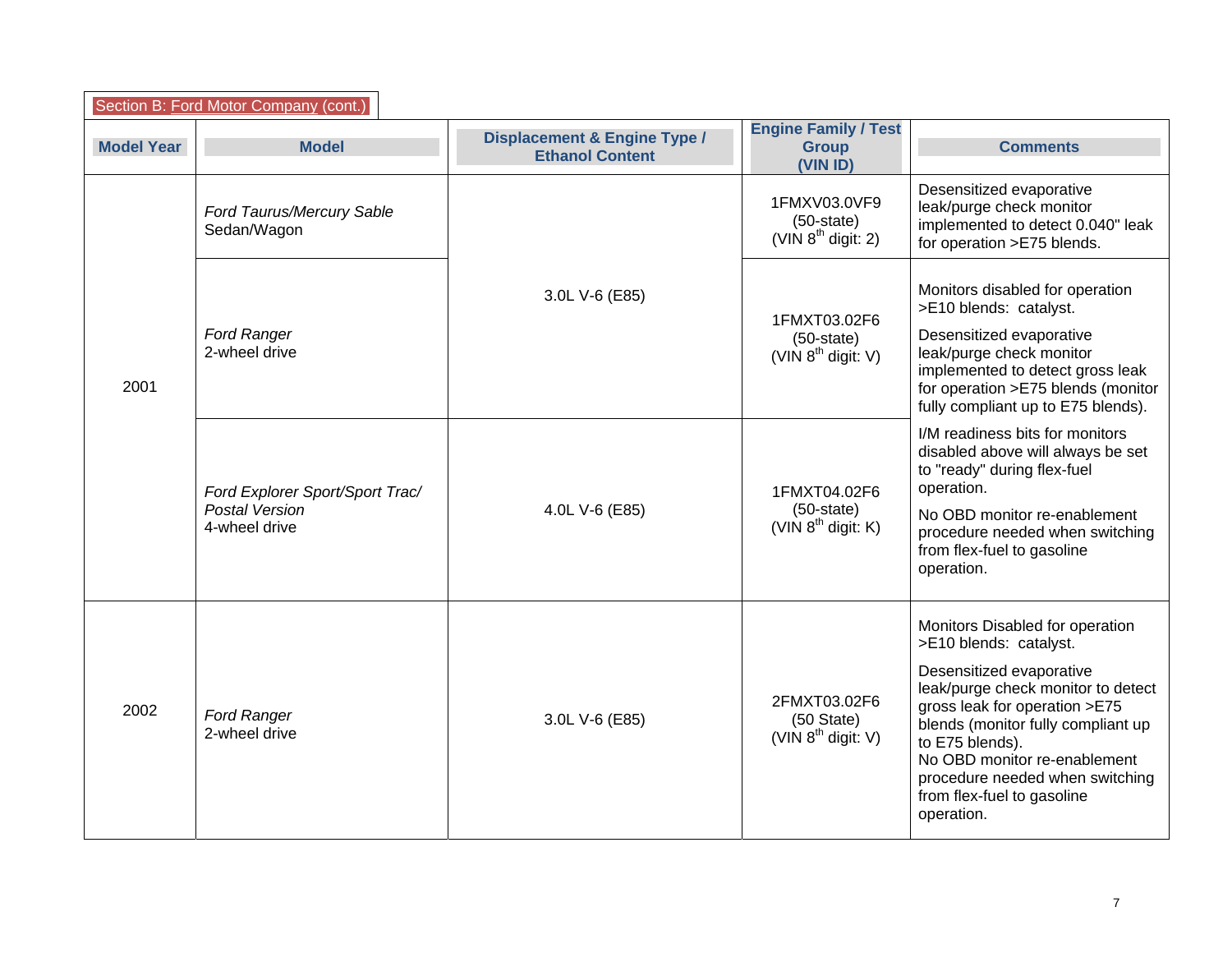| Section B: Ford Motor Company (cont.) |                                                         |                                                                   |                                                                                 |                                                                                                                                        |
|---------------------------------------|---------------------------------------------------------|-------------------------------------------------------------------|---------------------------------------------------------------------------------|----------------------------------------------------------------------------------------------------------------------------------------|
| <b>Model Year</b>                     | <b>Model</b>                                            | <b>Displacement &amp; Engine Type /</b><br><b>Ethanol Content</b> | <b>Engine Family / Test</b><br><b>Group</b><br>(VIN ID)                         | <b>Comments</b>                                                                                                                        |
|                                       |                                                         |                                                                   | 2FMXV03.0VF8<br>2FMXV03.0VF9                                                    | No monitors disabled for alternate<br>fuel operation.                                                                                  |
| 2002                                  | Ford Taurus/Mercury Sable<br>Sedan/Wagon                | 3.0L V-6 (E85)                                                    | $(50 \text{ State})$<br>(VIN $8^{th}$ digit: 2)                                 | Desensitized evaporative<br>leak/purge check monitor to detect<br>0.040" leak for operation >E75<br>blends (monitor fully compliant up |
|                                       |                                                         |                                                                   |                                                                                 | to E75 blends).                                                                                                                        |
|                                       | Ford Explorer / Mercury<br>Mountaineer<br>4-wheel drive | 4.0L V-6 (E85)                                                    | 2FMXT04.02F7<br>$(50 \text{ State})$<br>(VIN $8^{\text{th}}$ digit: K)          | No OBD monitor re-enablement<br>procedure needed when switching<br>from flex-fuel to gasoline<br>operation.                            |
| 2003                                  | Ford Taurus/Mercury Sable<br>Sedan/Wagon                | 3.0L V-6 (E85)                                                    | 3FMXV03.0VFZ<br>$(50 \text{ State})$<br>(VIN $8^{th}$ digit: 2)                 |                                                                                                                                        |
|                                       | <b>Ford Ranger</b><br>2-wheel drive                     |                                                                   | 3FMXT03.02F6<br>$(50 \text{ State})$<br>(VIN $8^{th}$ digit: V)                 |                                                                                                                                        |
|                                       | Ford Explorer / Mercury<br>Mountaineer<br>4-wheel drive | 4.0L V-6 (E85)                                                    | 3FMXT04.02F7<br>3FMXT04.02FB<br>$(50 \text{ State})$<br>(VIN $8^{th}$ digit: K) | OBD II monitors fully functional<br>and compliant on all FFV fuel                                                                      |
| 2004                                  | Ford Taurus/Mercury Sable<br>Sedan/Wagon                | 3.0L V-6 (E85)                                                    | 4FMXV03.0VFZ<br>$(50 \text{ State})$<br>(VIN $8^{th}$ digit: 2)                 | blends.                                                                                                                                |
|                                       | Ford Explorer / Mercury<br>Mountaineer<br>4-wheel drive | 4.0L V-6 (E85)                                                    | 4FMXT04.02K6<br>4FMXT04.02K8<br>$(50 \text{ State})$<br>(VIN $8^{th}$ digit: K) |                                                                                                                                        |
|                                       | Ford Explorer Sport Trac<br>4-wheel drive               |                                                                   | 4FMXT04.02K4<br>$(50 \text{ State})$<br>(VIN $8th$ digit: K)                    |                                                                                                                                        |

 $\overline{\phantom{a}}$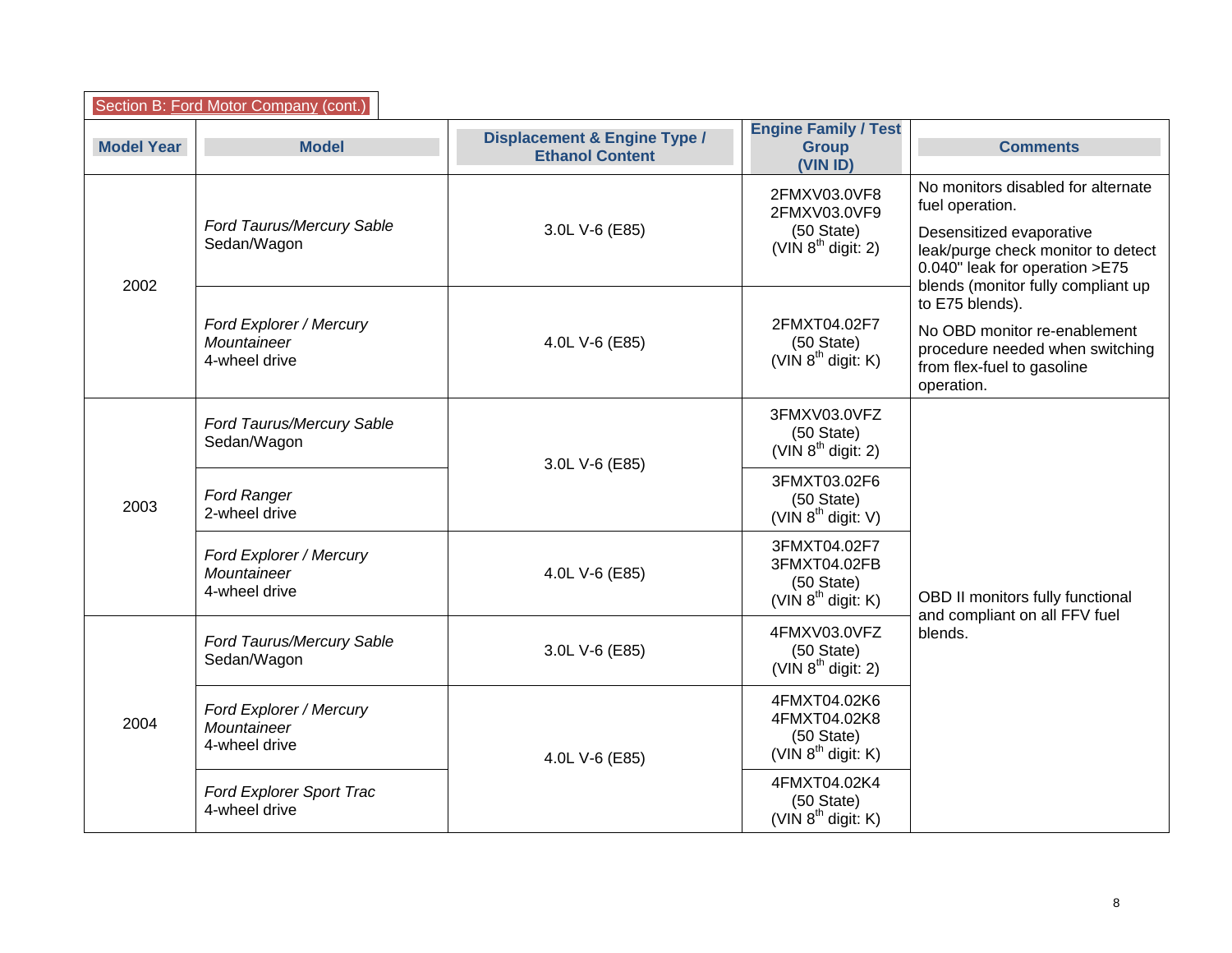|                   | Section B: Ford Motor Company (cont.)                            |                                                                   |                                                                                                           |                                                                              |  |
|-------------------|------------------------------------------------------------------|-------------------------------------------------------------------|-----------------------------------------------------------------------------------------------------------|------------------------------------------------------------------------------|--|
| <b>Model Year</b> | <b>Model</b>                                                     | <b>Displacement &amp; Engine Type /</b><br><b>Ethanol Content</b> | <b>Engine Family / Test</b><br><b>Group</b><br>(VIN ID)                                                   | <b>Comments</b>                                                              |  |
|                   | Ford Taurus/Mercury Sable<br>Sedan/Wagon                         | 3.0L V-6 (E85)                                                    | 5FMXV03.0VFZ<br>$(50 \text{ State})$<br>(VIN $8^{th}$ digit: 2)                                           | OBD II monitors fully functional                                             |  |
| 2005              | Ford Explorer / Mercury<br><b>Mountaineer</b><br>4-wheel drive   | 4.0L V-6 (E85)                                                    | 5FMXT04.02K8<br>$(50 \text{ State})$<br>(VIN $8^{th}$ digit: K)                                           | and compliant on all FFV fuel<br>blends.                                     |  |
| 2005              | Ford Explorer Sport Trac<br>4-wheel drive                        | 4.0L V-6 (E85)                                                    | 5FMXT04.02K4<br>$(50 \text{ State})$<br>(VIN $8^{th}$ digit: K)                                           |                                                                              |  |
|                   | <b>Ford Taurus</b><br>Sedan/Wagon                                | 3.0L V-6 (E85)                                                    | 6FMXV03.0VFZ<br>(Federal)<br>(VIN $8th$ digit: 2)                                                         | OBD II monitors fully functional<br>and compliant on all FFV fuel<br>blends. |  |
| 2006              | Ford Crown Victoria / Mercury<br>Grand Marquis/ Lincoln Town Car | 4.6L V-8 (E85)                                                    | 6FMXV04.6VE2<br>(Federal)<br>(VIN $8^{th}$ digit: V)                                                      |                                                                              |  |
|                   | Ford F-150                                                       | 5.4L V-8 (E85)                                                    | 6FMXT05.4RH2<br>(Federal)<br>(VIN $8^{th}$ digit: V)                                                      |                                                                              |  |
|                   | Ford Crown Victoria / Mercury<br>Grand Marquis/ Lincoln Town Car | 4.6L V-8 (E85)                                                    | 7FMXV04.6VE2<br>(Federal)<br>7FMXV04.6VEF<br>$(50 \text{ State})$<br>(VIN $8^{th}$ digit: V)              |                                                                              |  |
| 2007              | Ford F-150                                                       | 5.4L V-8 (E85)                                                    | 7FMXT05.44H2<br>7FMXT05.44HF<br>(Federal)<br>7FMXT05.44E2<br>$(50 \text{ State})$<br>(VIN $8th$ digit: V) |                                                                              |  |

*\* NOTE: 50 State = Product certified for sale in all 50 States; Fed = federally certified product available in all states which do not require California emissions; Cal = California emissions certified product available in California and all states which require California emissions.*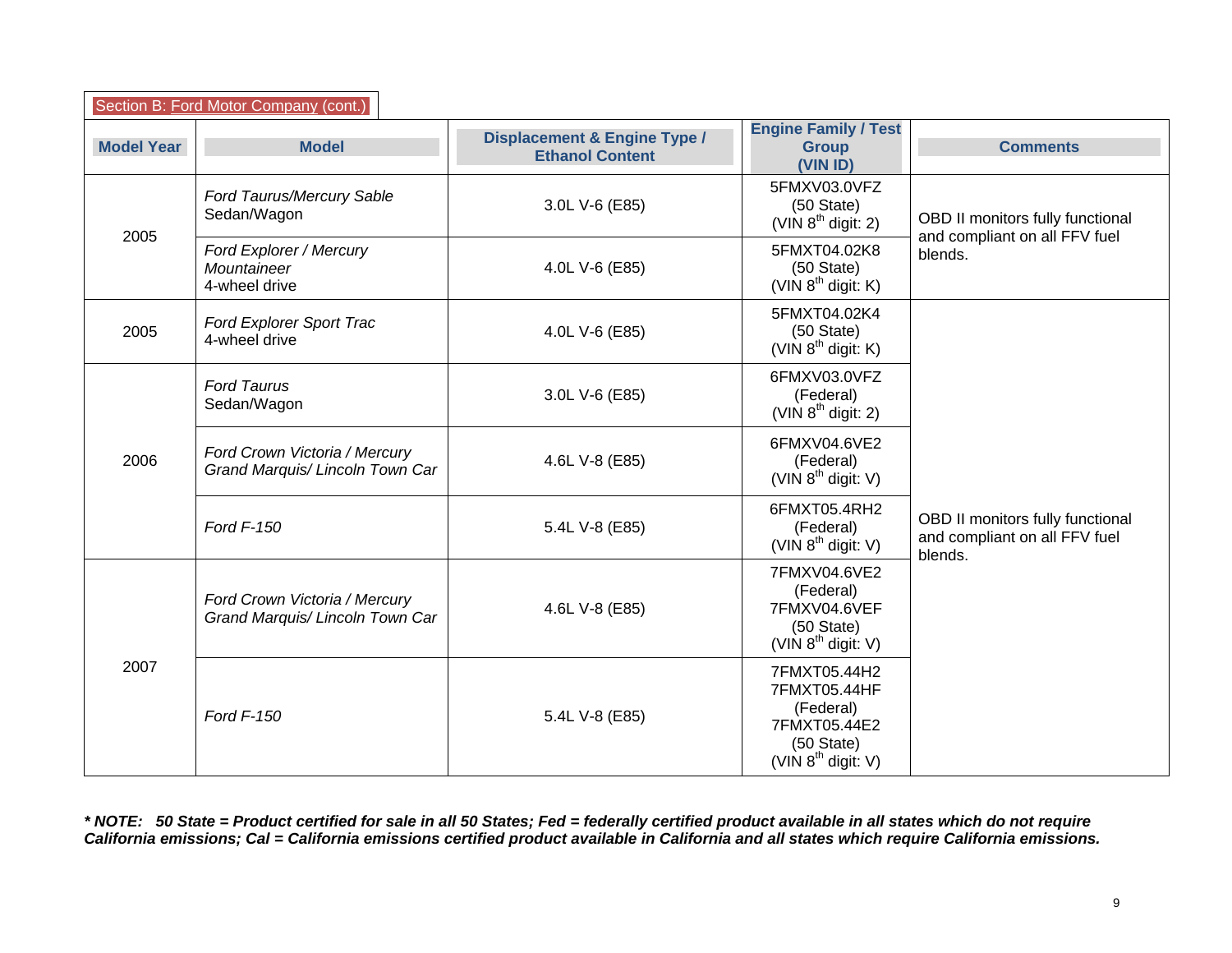<span id="page-12-1"></span><span id="page-12-0"></span>

| <b>Section C: General Motors Corporation</b> |                                                                                                                                |                                                                   |                                                         |                                                                                                             |
|----------------------------------------------|--------------------------------------------------------------------------------------------------------------------------------|-------------------------------------------------------------------|---------------------------------------------------------|-------------------------------------------------------------------------------------------------------------|
| <b>Model Year</b>                            | <b>Model</b>                                                                                                                   | <b>Displacement &amp; Engine Type /</b><br><b>Ethanol Content</b> | <b>Engine Family / Test</b><br><b>Group</b><br>(VIN ID) | <b>Comments</b>                                                                                             |
| 1996-1999                                    | No FFVs produced during these model years.                                                                                     |                                                                   |                                                         |                                                                                                             |
| 2000                                         | Chevrolet S-10/GMC Sonoma<br>2-wheel drive                                                                                     |                                                                   | YGMXT02.2121<br>YGMXT02.2122<br>(VIN $8^{th}$ digit: 5) | System monitors disabled for<br>operation ≥E15 blends: O2 sensor<br>heater, secondary air, catalyst.        |
| 2001<br>2002                                 | Chevrolet S-10/GMC Sonoma<br>2-wheel drive                                                                                     |                                                                   | 1GMXT02.2122<br>(VIN $8^{th}$ digit: 5)                 | System monitors disabled for<br>operation ≥E10 blends:<br>evaporative leak check.                           |
|                                              |                                                                                                                                | 2.2 L I-4 / (E85)<br>5.3L V-8 / (E85)                             |                                                         | Desensitized O2 sensor monitor<br>implemented; only reports faults<br>during operation ≤E15 blends.         |
|                                              | Chevrolet S-10/GMC Sonoma<br>2-wheel drive                                                                                     |                                                                   | 2GMXT02.2122<br>(VIN $8^{th}$ digit: 5)                 | No OBD monitor re-enablement<br>procedure needed when switching<br>from flex-fuel to gasoline<br>operation. |
|                                              | C1500 Sierra / Silverado<br>2-wheel drive<br>K1500 Sierra / Silverado<br>4-wheel drive                                         |                                                                   | 2GMXT05.3177<br>(VIN $8^{th}$ digit: Z)                 |                                                                                                             |
|                                              | C1500 Suburban / Tahoe / Yukon<br>/ Yukon XL<br>2-wheel drive<br>K1500 Suburban / Tahoe / Yukon<br>/ Yukon XL<br>4-wheel drive |                                                                   | 2GMXT05.3188<br>(VIN $8^{th}$ digit: Z)                 | OBD II monitors fully functional<br>and compliant on all FFV fuel<br>blends.                                |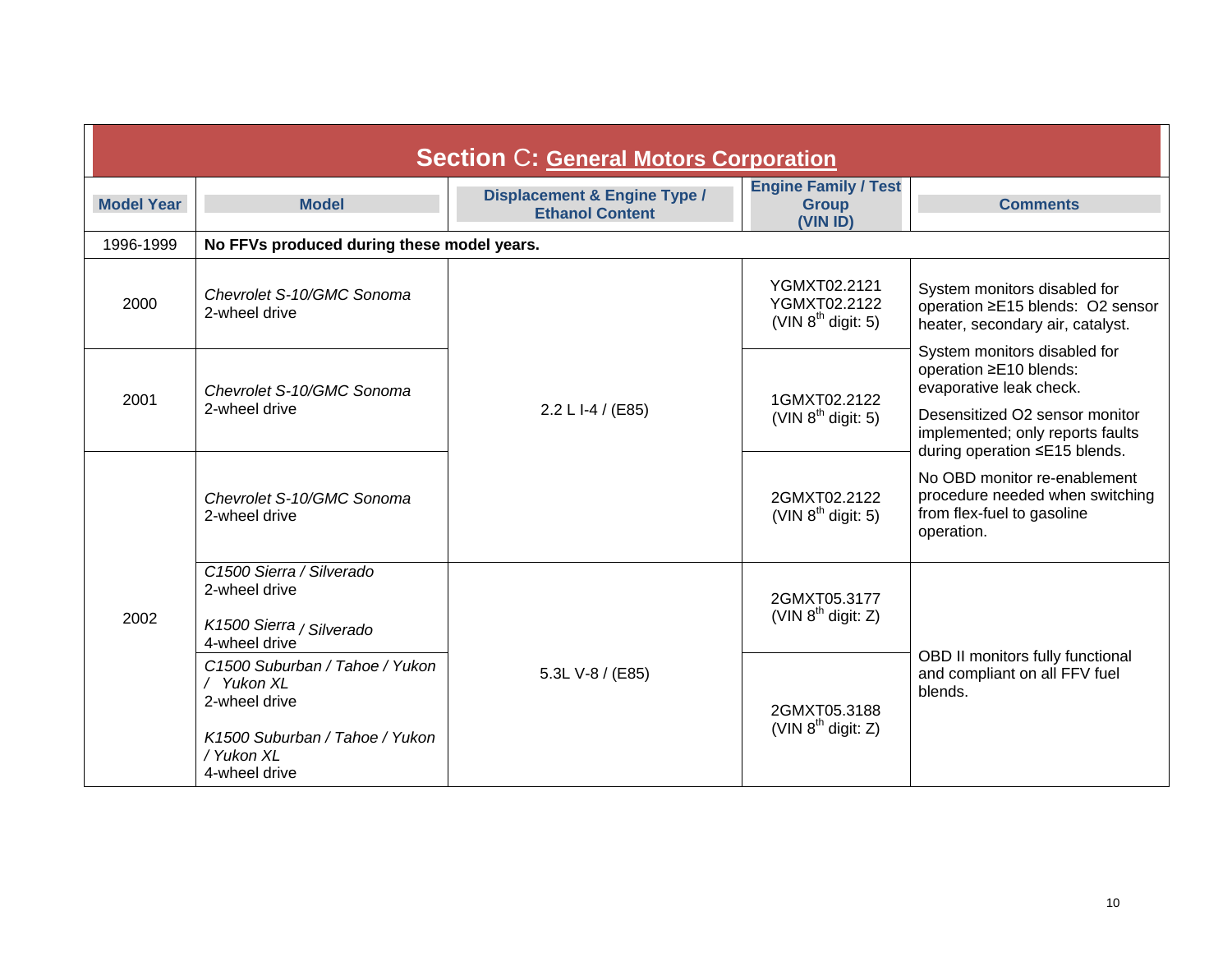| Section C: General Motors Corporation (cont.) |                                                                                                                                                                                                                                                                                                                     |                                                                   |                                                                                    |                                                                              |
|-----------------------------------------------|---------------------------------------------------------------------------------------------------------------------------------------------------------------------------------------------------------------------------------------------------------------------------------------------------------------------|-------------------------------------------------------------------|------------------------------------------------------------------------------------|------------------------------------------------------------------------------|
| <b>Model Year</b>                             | <b>Model</b>                                                                                                                                                                                                                                                                                                        | <b>Displacement &amp; Engine Type /</b><br><b>Ethanol Content</b> | <b>Engine Family / Test</b><br><b>Group</b><br>(VIN ID)                            | <b>Comments</b>                                                              |
| 2003                                          | C1500 Sierra / Silverado<br>2-wheel drive<br>K1500 Sierra / Silverado<br>4-wheel drive                                                                                                                                                                                                                              | 5.3L V-8 / (E85)                                                  | 3GMXT05.3177<br>(VIN $8^{th}$ digit: Z)                                            | OBD II monitors fully functional<br>and compliant on all FFV fuel<br>blends. |
| 2003                                          | C1500 Suburban / Tahoe / Yukon<br>/ Yukon XL<br>2-wheel drive<br>K1500 Suburban / Tahoe / Yukon<br>/ Yukon XL<br>4-wheel drive<br>K1500 Suburban / Tahoe / Yukon<br>/ Yukon XL<br>All-wheel drive                                                                                                                   |                                                                   | 3GMXT05.3175<br>(VIN $8^{th}$ digit: Z)                                            |                                                                              |
| 2004                                          | C1500 Sierra / Silverado<br>2-wheel drive<br>K1500 Sierra / Silverado<br>4-wheel drive<br>C1500 Suburban / Tahoe / Yukon<br>/ Yukon XL<br>2-wheel drive<br>K1500 Sierra / Silverado /<br>Suburban / Tahoe / Yukon /<br>Yukon XL<br>4-wheel drive<br>K1500 Suburban / Tahoe / Yukon<br>/ Yukon XL<br>All-wheel drive | 5.3L V-8 / (E85)                                                  | 4GMXT05.3177<br>(VIN $8^{th}$ digit: Z)<br>4GMXT05.3175<br>(VIN $8^{th}$ digit: Z) | OBD II monitors fully functional<br>and compliant on all FFV fuel<br>blends. |

 $\mathbf{r}$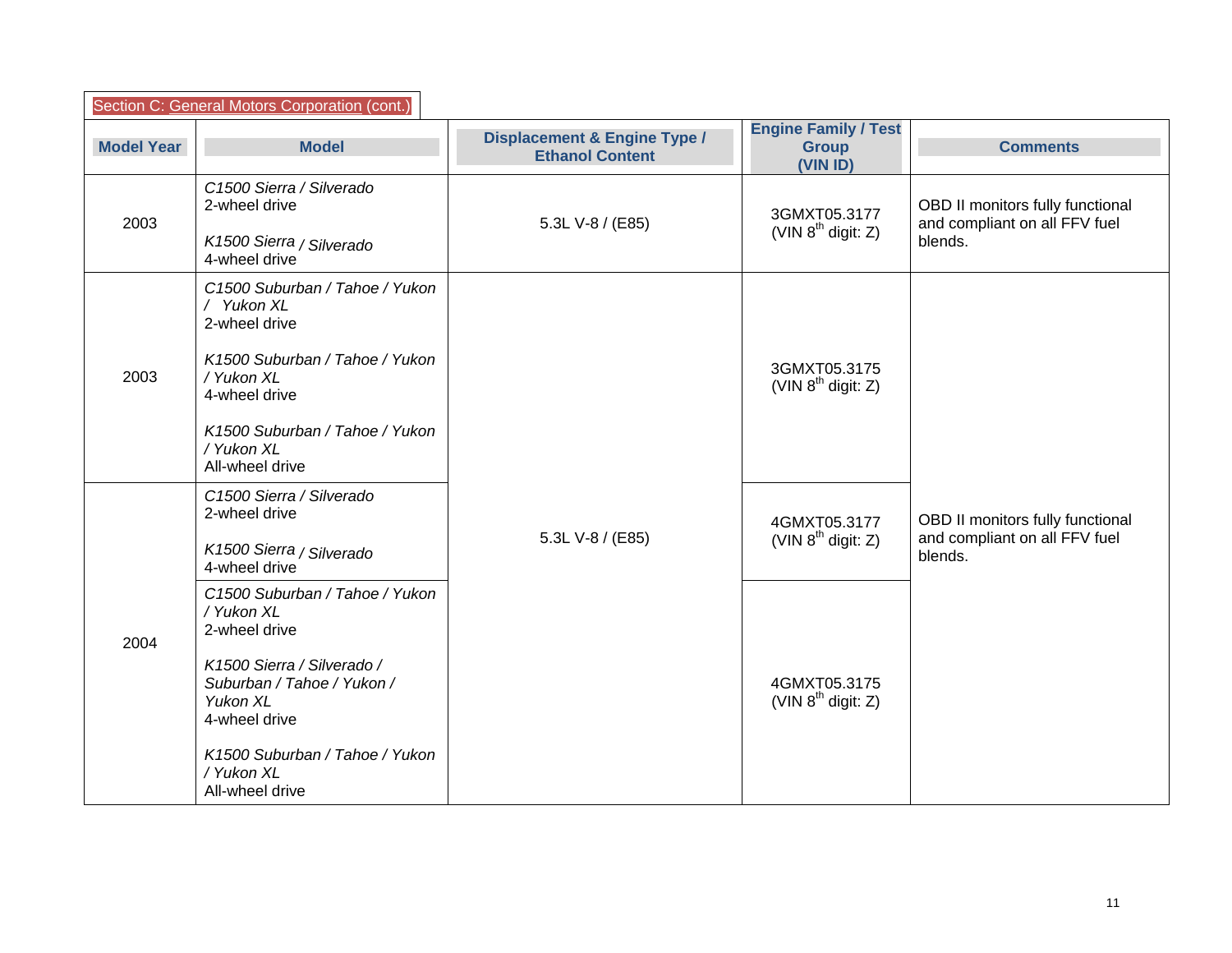| Section C: General Motors Corporation (cont.) |                                                                                                                                                                                                                                                   |                                                                   |                                                         |                                                                              |
|-----------------------------------------------|---------------------------------------------------------------------------------------------------------------------------------------------------------------------------------------------------------------------------------------------------|-------------------------------------------------------------------|---------------------------------------------------------|------------------------------------------------------------------------------|
| <b>Model Year</b>                             | <b>Model</b>                                                                                                                                                                                                                                      | <b>Displacement &amp; Engine Type /</b><br><b>Ethanol Content</b> | <b>Engine Family / Test</b><br><b>Group</b><br>(VIN ID) | <b>Comments</b>                                                              |
| 2005                                          | C1500 Sierra / Silverado / Tahoe<br>2-wheel drive<br>K1500 Sierra / Silverado<br>4-wheel drive                                                                                                                                                    | 5.3L V-8 / (E85)                                                  | 5GMXT05.3177<br>(VIN $8^{th}$ digit: Z)                 | OBD II monitors fully functional<br>and compliant on all FFV fuel<br>blends. |
| 2005                                          | C1500 Suburban / Tahoe / Yukon<br>/ Yukon XL / Avalanche<br>2-wheel drive<br>K1500 Sierra / Silverado /<br>Suburban / Tahoe / Yukon /<br>Yukon XL / Avalanche<br>4-wheel drive<br>K1500 Suburban / Tahoe / Yukon<br>/ Yukon XL<br>All-wheel drive | 5.3L V-8 / (E85)                                                  | 5GMXT05.3175<br>(VIN $8^{th}$ digit: Z)                 |                                                                              |
|                                               | Impala / Monte Carlo                                                                                                                                                                                                                              | 3.5L V-6 / (E85)                                                  | 6GMXV03.5050<br>6GMXV03.5051<br>$(VIN 8th$ digit: K)    | OBD II monitors fully functional<br>and compliant on all FFV fuel<br>blends. |
| 2006                                          | C1500 Sierra / Silverado /<br>Suburban / Tahoe / Yukon /<br>Yukon XL / Avalanche<br>2-wheel drive<br>K1500 Sierra / Silverado /<br>Suburban / Tahoe / Yukon /<br>Yukon XL / Avalanche<br>4-wheel drive                                            | 5.3L V-8 / (E85)                                                  | 6GMXT05.3375<br>(VIN $8^{th}$ digit: Z)                 |                                                                              |
| 2007                                          | Impala / Monte Carlo                                                                                                                                                                                                                              | 3.5L V-6 / (E85)                                                  | 7GMXV03.5052<br>$(VIN 8th$ digit: K)                    |                                                                              |
|                                               | Terraza / Uplander                                                                                                                                                                                                                                | 3.9L V-6 / (E85)                                                  | 7GMXT03.9140<br>(VIN 8 <sup>th</sup> digit: W)          |                                                                              |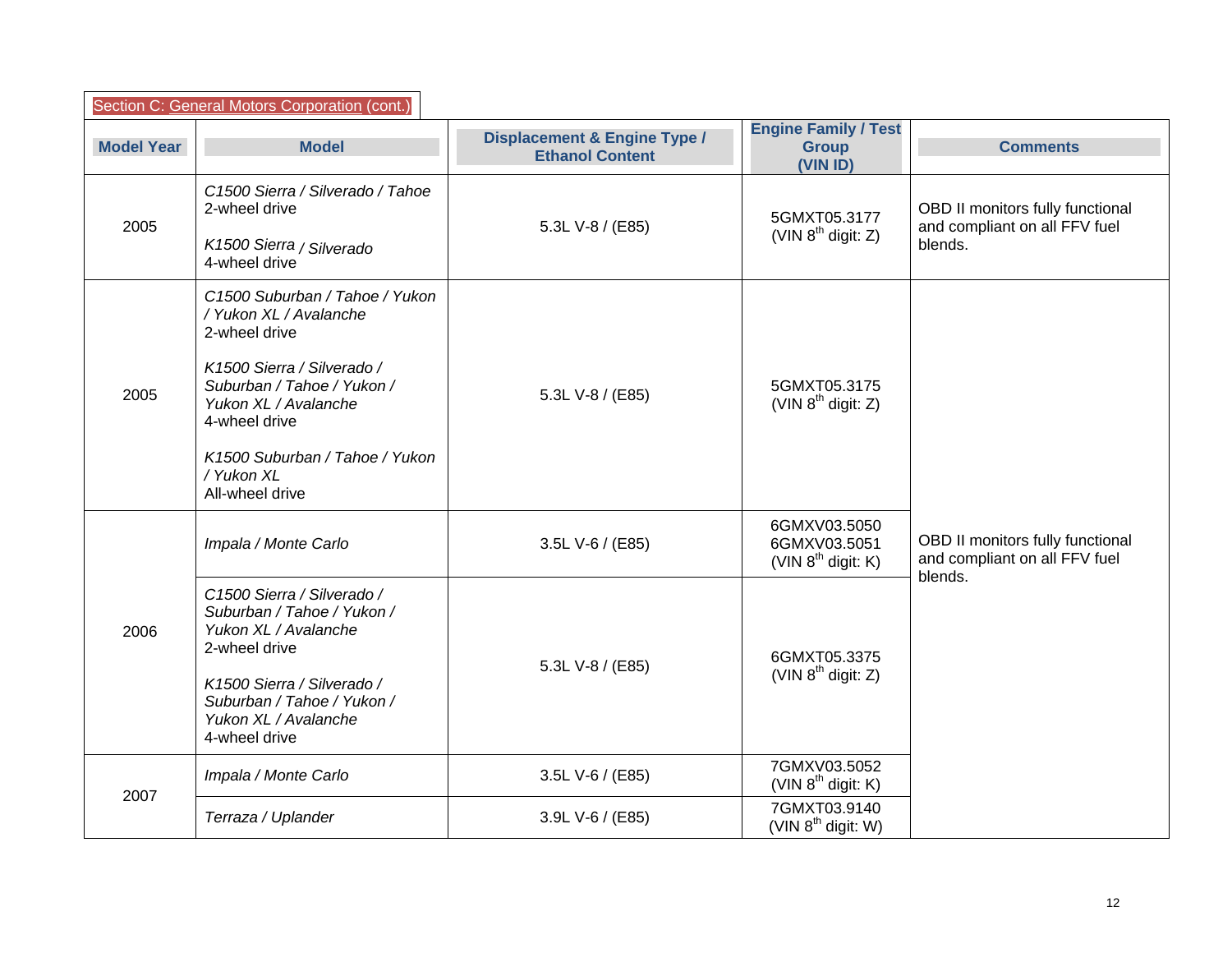| Section C: General Motors Corporation (cont.) |                                                                                                                                                                                                                |                                                                   |                                                         |                                          |
|-----------------------------------------------|----------------------------------------------------------------------------------------------------------------------------------------------------------------------------------------------------------------|-------------------------------------------------------------------|---------------------------------------------------------|------------------------------------------|
| <b>Model Year</b>                             | <b>Model</b>                                                                                                                                                                                                   | <b>Displacement &amp; Engine Type /</b><br><b>Ethanol Content</b> | <b>Engine Family / Test</b><br><b>Group</b><br>(VIN ID) | <b>Comments</b>                          |
|                                               | C1500 Sierra Classic / Silverado<br>Classic<br>G1500/2500 Express / Savana<br>Cargo & Passenger<br>G1500/2500 Van<br>2-wheel drive                                                                             |                                                                   |                                                         |                                          |
|                                               | K1500 Sierra Classic / Silverado<br>Classic<br>4-wheel drive<br>H1500 Express / Savana<br>Passenger Van                                                                                                        |                                                                   | 7GMXT05.3373<br>(VIN $8^{th}$ digit: Z)                 |                                          |
| 2007                                          | H1500/2500 Savana Cargo/ Van<br>All-wheel drive                                                                                                                                                                | 5.3L V-8 / (E85)<br>O)                                            |                                                         | OBD II monitors fully functional         |
|                                               | C1500 Sierra Classic / Silverado<br>Classic / Sierra / Silverado /<br>Avalanche / Suburban / Tahoe /<br>Yukon / Yukon XL, G1500/2500<br>Express / Savana Cargo &<br>Passenger, G1500/2500 Van<br>2-wheel drive |                                                                   | 7GMXT05.3375<br>(VIN $8^{th}$ digit: Z, 3, or           | and compliant on all FFV fuel<br>blends. |
|                                               | K1500 Sierra Classic / Silverado<br>Classic / Sierra / Silverado /<br>Avalanche / Suburban / Tahoe /<br>Yukon / Yukon XL<br>4-wheel drive                                                                      |                                                                   |                                                         |                                          |
|                                               | H1500 Express / Savana<br>Passenger<br>H1500/2500 Savana Cargo/ Van<br>All-wheel drive                                                                                                                         |                                                                   |                                                         |                                          |

 $\mathbf{r}$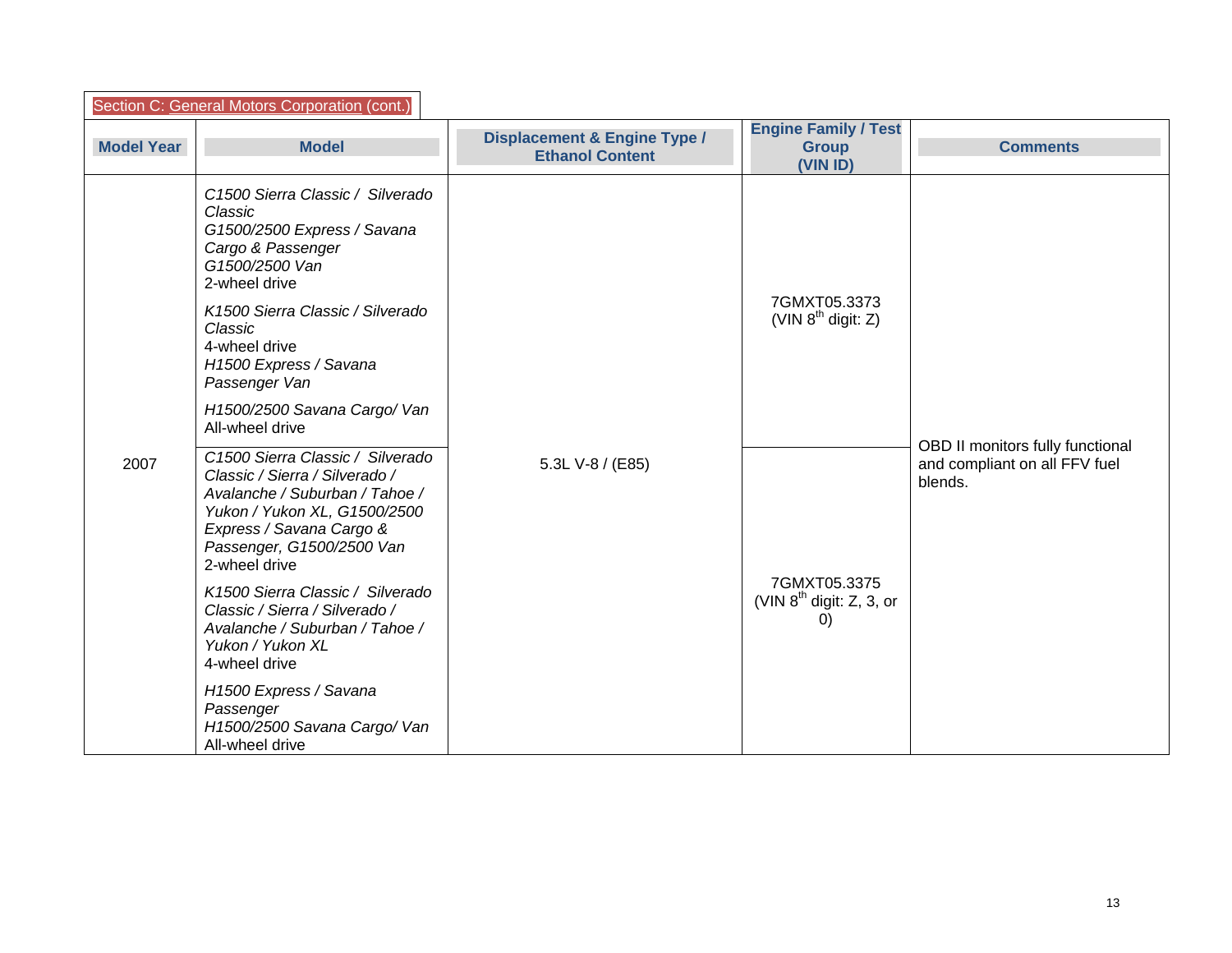|                   | Section C: General Motors Corporation (cont.)                                                                                                                                                                                                      |                                                                   |                                                         |                                                                              |
|-------------------|----------------------------------------------------------------------------------------------------------------------------------------------------------------------------------------------------------------------------------------------------|-------------------------------------------------------------------|---------------------------------------------------------|------------------------------------------------------------------------------|
| <b>Model Year</b> | <b>Model</b>                                                                                                                                                                                                                                       | <b>Displacement &amp; Engine Type /</b><br><b>Ethanol Content</b> | <b>Engine Family / Test</b><br><b>Group</b><br>(VIN ID) | <b>Comments</b>                                                              |
| 2007              | C1500 Silverado / Avalanche /<br>Suburban / Tahoe / Yukon /<br>Yukon XL<br>G1500/2500 Express / Savana<br>Cargo & Passenger<br>G1500/2500 Van<br>2-wheel drive<br>K1500 Sierra / Silverado /<br>Avalanche / Suburban / Tahoe /<br>Yukon / Yukon XL | 5.3L V-8 $/$ (E85)                                                | 7GMXT05.3381<br>(VIN $8th$ digit: 3 or 0)               | OBD II monitors fully functional<br>and compliant on all FFV fuel<br>blends. |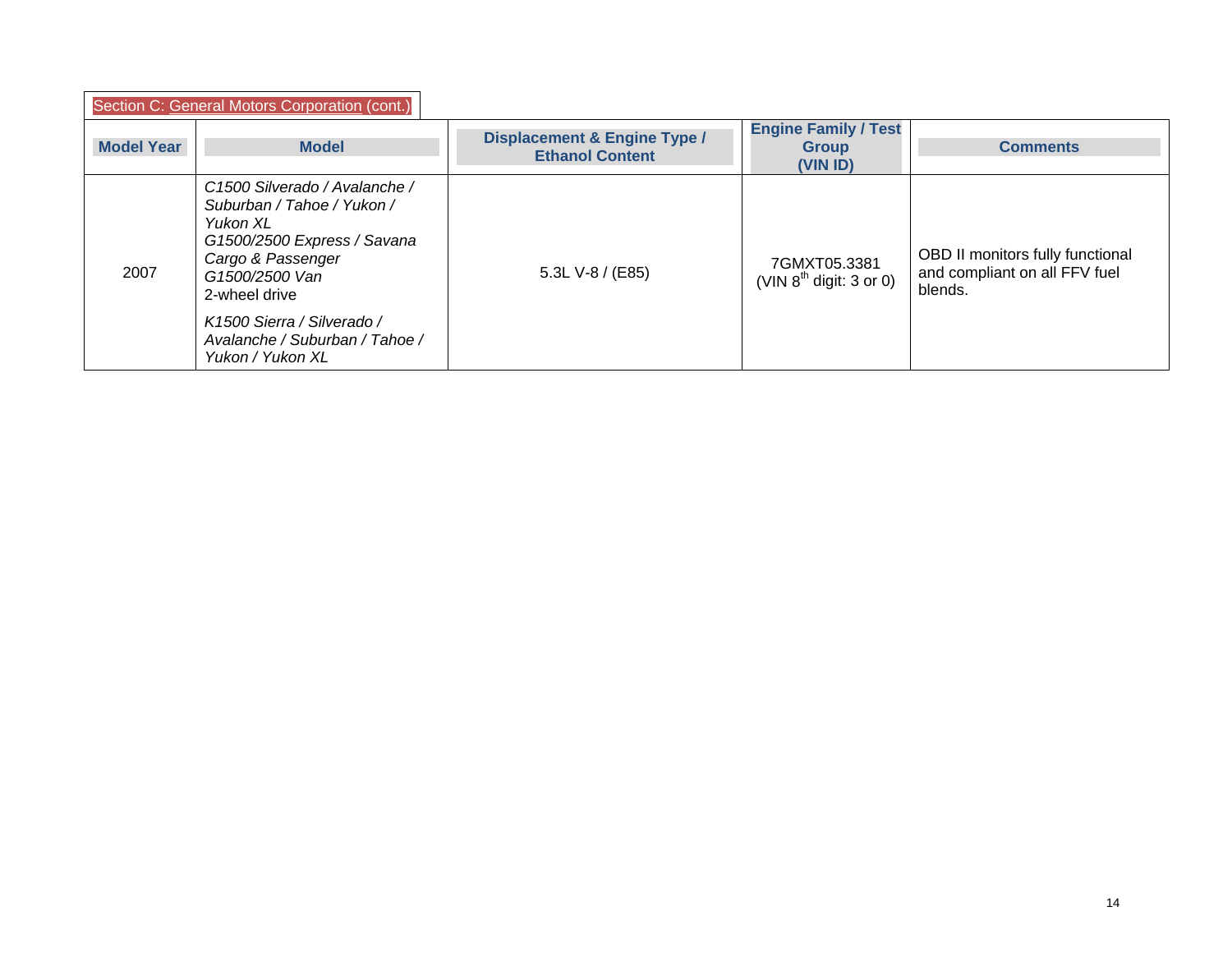<span id="page-17-0"></span>

| <b>Section D: Isuzu Motor Corporation</b> |                                            |                                                                   |                                                         |                                                                                             |
|-------------------------------------------|--------------------------------------------|-------------------------------------------------------------------|---------------------------------------------------------|---------------------------------------------------------------------------------------------|
| <b>Model Year</b>                         | <b>Model</b>                               | <b>Displacement &amp; Engine Type /</b><br><b>Ethanol Content</b> | <b>Engine Family / Test</b><br><b>Group</b><br>(VIN ID) | <b>Comments</b>                                                                             |
| 1996-1999                                 | No FFVs produced during these model years. |                                                                   |                                                         |                                                                                             |
| 2000                                      | Hombre<br>2-wheel drive                    | 2.2 L I-4 / (E85)                                                 | YGMXT02.2121<br>YGMXT02.2122<br>(VIN $8^{th}$ digit: 5) | This model shares a platform with<br>the Chevrolet S-10 and GMC<br>Sonoma.                  |
| 2001                                      | Hombre<br>2-wheel drive                    |                                                                   | YGMXT02.2121<br>YGMXT02.2122<br>(VIN $8^{th}$ digit: 5) | For guidance on these models,<br>please refer to Section C<br>"General Motors Corporation." |
| 2002-2007                                 | No FFVs produced during these model years. |                                                                   |                                                         |                                                                                             |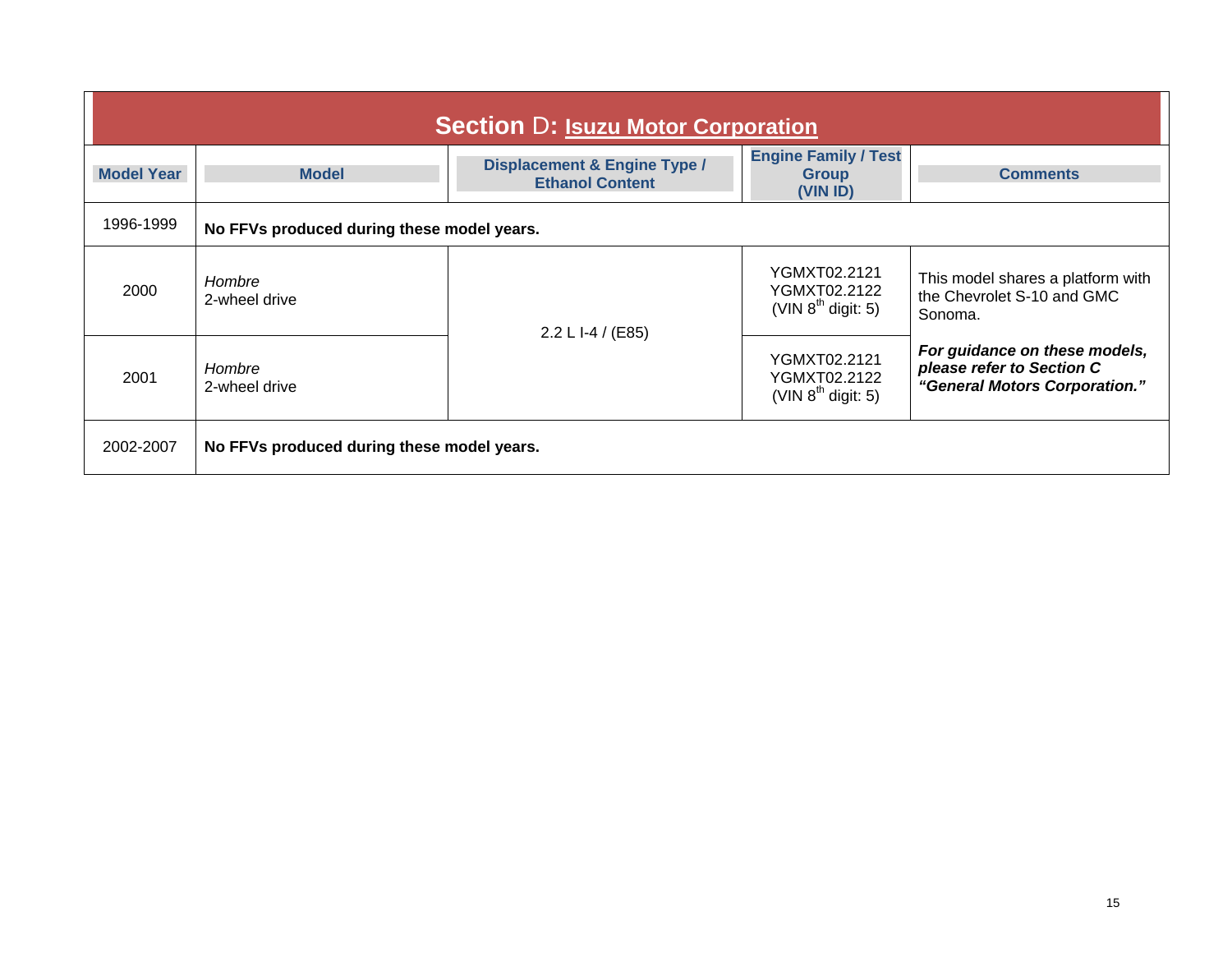<span id="page-18-1"></span><span id="page-18-0"></span>

| <b>Section E: Mazda North American Operations</b> |                                            |                                                                   |                                                         |                                                                                                                                                         |
|---------------------------------------------------|--------------------------------------------|-------------------------------------------------------------------|---------------------------------------------------------|---------------------------------------------------------------------------------------------------------------------------------------------------------|
| <b>Model Year</b>                                 | <b>Model</b>                               | <b>Displacement &amp; Engine Type /</b><br><b>Ethanol Content</b> | <b>Engine Family / Test</b><br><b>Group</b><br>(VIN ID) | <b>Comments</b>                                                                                                                                         |
| 1996-1998                                         | No FFVs produced during these model years. |                                                                   |                                                         |                                                                                                                                                         |
| 1999                                              | <b>B3000</b><br>4-wheel drive              | 3.0 L V-6 / (E85)                                                 | XFMXT03.02BB<br>(VIN $8^{\text{th}}$ digit: V)          | This model shares a platform with<br>the Ford Ranger.<br>For guidance on these models,<br>please refer to Section B "Ford<br><b>Motor Corporation."</b> |
| 2000                                              | <b>B3000</b><br>2-wheel drive              |                                                                   | YFMXT03.01BA<br>YFMXT03.01D5<br>(VIN $8^{th}$ digit: V) |                                                                                                                                                         |
|                                                   | <b>B3000</b><br>4-wheel drive              |                                                                   | XFMXT03.02BB<br>(VIN $8^{th}$ digit: V)                 |                                                                                                                                                         |
| 2001                                              | No FFVs produced during these model years. |                                                                   |                                                         |                                                                                                                                                         |
| 2002                                              | <b>B3000</b><br>2-wheel drive              | 3.0 L V-6 / (E85)                                                 | 2FMXT03.02F6<br>(VIN $8^{th}$ digit: V)                 | This model shares a platform with<br>the Ford Ranger.                                                                                                   |
| 2003                                              | <b>B3000</b><br>2-wheel drive              |                                                                   | 3FMXT03.02F6<br>(VIN $8^{th}$ digit: V)                 | For guidance on these models,<br>please refer to Section B "Ford<br><b>Motor Corporation."</b>                                                          |
| 2004-2007                                         | No FFVs produced during these model years. |                                                                   |                                                         |                                                                                                                                                         |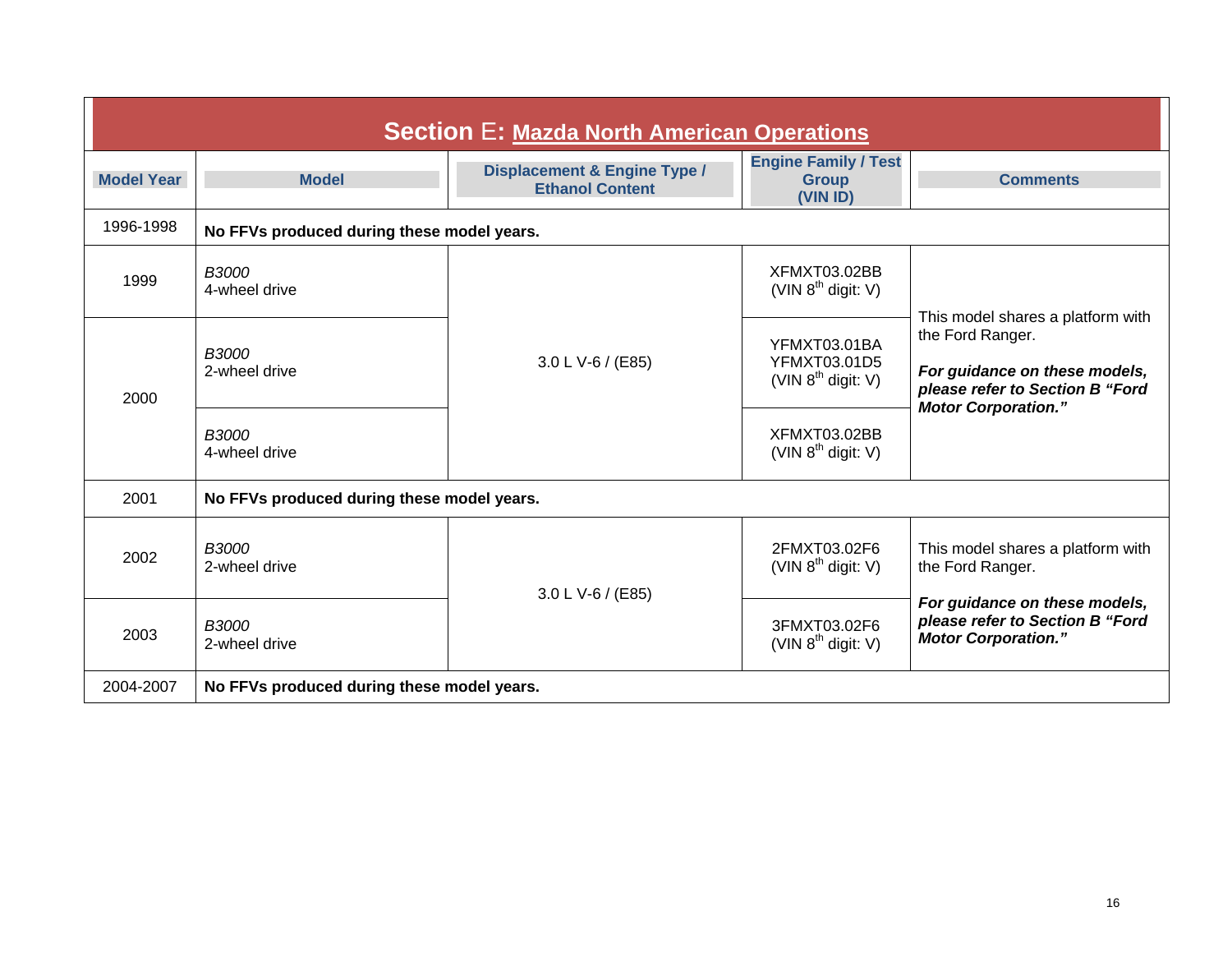| <b>Section F: Mercedes-Benz</b> |                                            |                                                                   |                                             |                                                                        |
|---------------------------------|--------------------------------------------|-------------------------------------------------------------------|---------------------------------------------|------------------------------------------------------------------------|
| <b>Model Year</b>               | <b>Model</b>                               | <b>Displacement &amp; Engine Type /</b><br><b>Ethanol Content</b> | <b>Engine Family / Test</b><br><b>Group</b> | <b>Comments</b>                                                        |
| 1996-2002                       | No FFVs produced during these model years. |                                                                   |                                             |                                                                        |
| 2003                            | C-Class: C320<br>Sedan/Wagon/Sportscoupe   | 3.2 L V-6 / (E85 + Premium)                                       | 3MBXV03.2LXY                                |                                                                        |
| 2004                            | C-Class: C240<br>Sedan/Wagon               | 2.6 L V-6 / (E85 + Premium)                                       | 4MBXV03.2LXX                                | No disablements or desensitization<br>during alternate fuel operation. |
|                                 | C-Class: C320<br>Sedan/Wagon/Sportscoupe   | 3.2 L V-6 / (E85 + Premium)                                       |                                             |                                                                        |
| 2005                            | C-Class: C240<br>Sedan/Wagon               | 2.6 L V-6 / (E85 + Premium)                                       | 5MBXV03.2LBX                                |                                                                        |
|                                 | C-Class: C320<br>Sedan/Wagon/Sportscoupe   | 3.2 L V-6 / (E85 + Premium)                                       |                                             |                                                                        |
| 2006                            | No FFVs produced during this model year.   |                                                                   |                                             |                                                                        |
| 2007                            | C-Class: C230<br>Sedan                     | 2.5 L V-6 / (E85 + Premium)                                       | 7MBXV02.5U2A<br>8MBXV03.0U2A                | No disablements or desensitization<br>during alternate fuel operation. |
| 2008                            | C-Class: C300<br>Sedan                     | 3.0 L V-6 / (E85 + Premium)                                       |                                             |                                                                        |

<span id="page-19-1"></span><span id="page-19-0"></span>*\* NOTE: Mercedes-Benz do not use a special indicator in the VIN for FFVs.*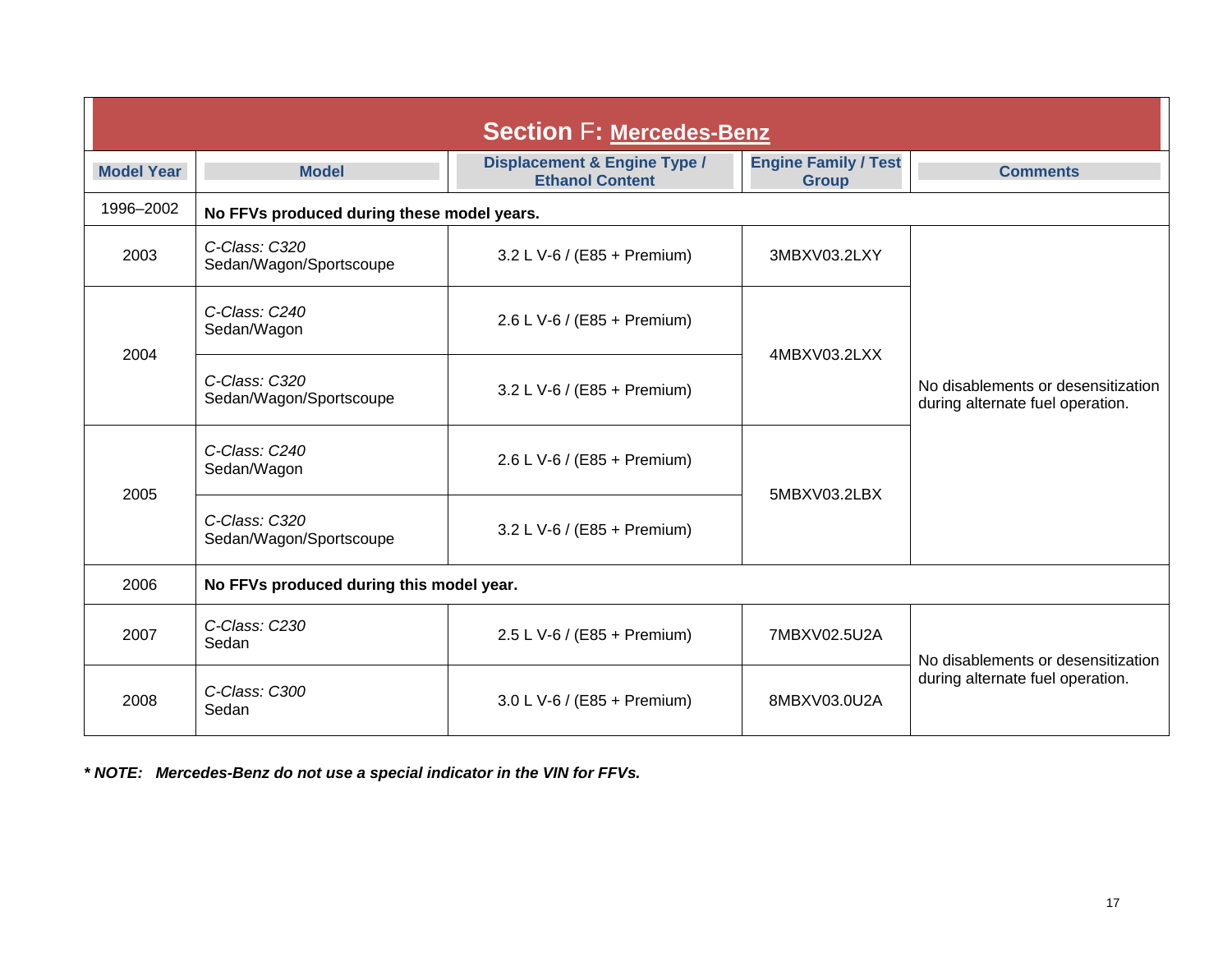<span id="page-20-1"></span><span id="page-20-0"></span>

| <b>Section G: Nissan Motor Company</b> |                                            |                                                                   |                                                         |                                                                        |
|----------------------------------------|--------------------------------------------|-------------------------------------------------------------------|---------------------------------------------------------|------------------------------------------------------------------------|
| <b>Model Year</b>                      | <b>Model</b>                               | <b>Displacement &amp; Engine Type /</b><br><b>Ethanol Content</b> | <b>Engine Family / Test</b><br><b>Group</b><br>(VIN ID) | <b>Comments</b>                                                        |
| 1996-2004                              | No FFVs produced during these model years. |                                                                   |                                                         |                                                                        |
| 2005                                   | Titan<br>2-Wheel Drive                     | 5.6 L V-8 / (E85)                                                 | 5NSXT05.6M9B<br>(VIN $4^{\text{th}}$ digit: B)          | No disablements or desensitization<br>during alternate fuel operation. |
|                                        | Titan<br>4-Wheel Drive                     |                                                                   | 5NSXT05.6P9C<br>(VIN $4^{\text{th}}$ digit: B)          |                                                                        |
| 2006                                   | Titan<br>2-Wheel Drive                     |                                                                   | 6NSXT05.6M9B<br>(VIN $4^{\text{th}}$ digit: B)          |                                                                        |
|                                        | Titan<br>4-Wheel Drive                     |                                                                   | 6NSXT05.6P9B<br>(VIN $4^{\text{th}}$ digit: B)          |                                                                        |
| 2007                                   | Armada<br>2-Wheel and 4-Wheel Drive        |                                                                   | 7NSXT05.6G9B<br>(VIN $4^{\text{th}}$ digit: B)          |                                                                        |
|                                        | Titan<br>2-Wheel and 4-Wheel Drive         |                                                                   |                                                         |                                                                        |